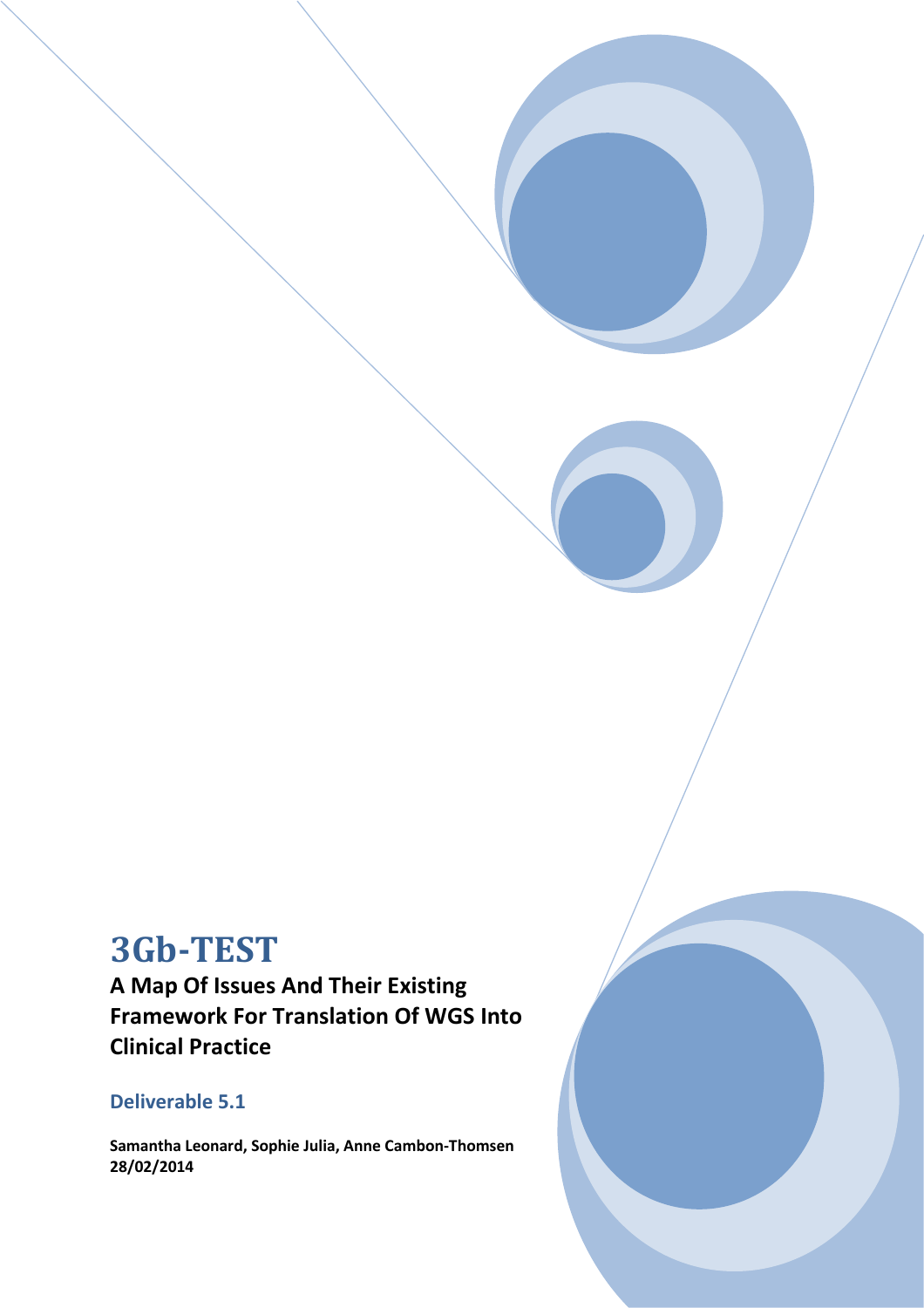## **Table of Contents**

| I.   |      |                                                                                      |  |  |  |  |
|------|------|--------------------------------------------------------------------------------------|--|--|--|--|
| I.   |      |                                                                                      |  |  |  |  |
| ΙΙ.  |      | International and national recommendations and published commentaries  6             |  |  |  |  |
|      | a.   |                                                                                      |  |  |  |  |
|      | i.   |                                                                                      |  |  |  |  |
|      | ii.  |                                                                                      |  |  |  |  |
|      | iii. | ACMG recommendations regarding reporting of suspected consanguinity 9                |  |  |  |  |
|      | iv.  |                                                                                      |  |  |  |  |
|      | v.   |                                                                                      |  |  |  |  |
|      | vi.  |                                                                                      |  |  |  |  |
|      | vii. |                                                                                      |  |  |  |  |
|      |      | viii.                                                                                |  |  |  |  |
|      | ix.  |                                                                                      |  |  |  |  |
|      |      | Table 1: Overview of recommendations and guidelines for clinical use of WGS 13       |  |  |  |  |
| b.   |      |                                                                                      |  |  |  |  |
|      | i.   |                                                                                      |  |  |  |  |
|      | ii.  |                                                                                      |  |  |  |  |
|      | iii. |                                                                                      |  |  |  |  |
|      | iv.  |                                                                                      |  |  |  |  |
|      | v.   |                                                                                      |  |  |  |  |
|      | vi.  |                                                                                      |  |  |  |  |
| III. |      | Literature review - issues in the clinical application of whole-genome sequencing 18 |  |  |  |  |
| a.   |      |                                                                                      |  |  |  |  |
| b.   |      |                                                                                      |  |  |  |  |
| c.   |      |                                                                                      |  |  |  |  |
| d.   |      |                                                                                      |  |  |  |  |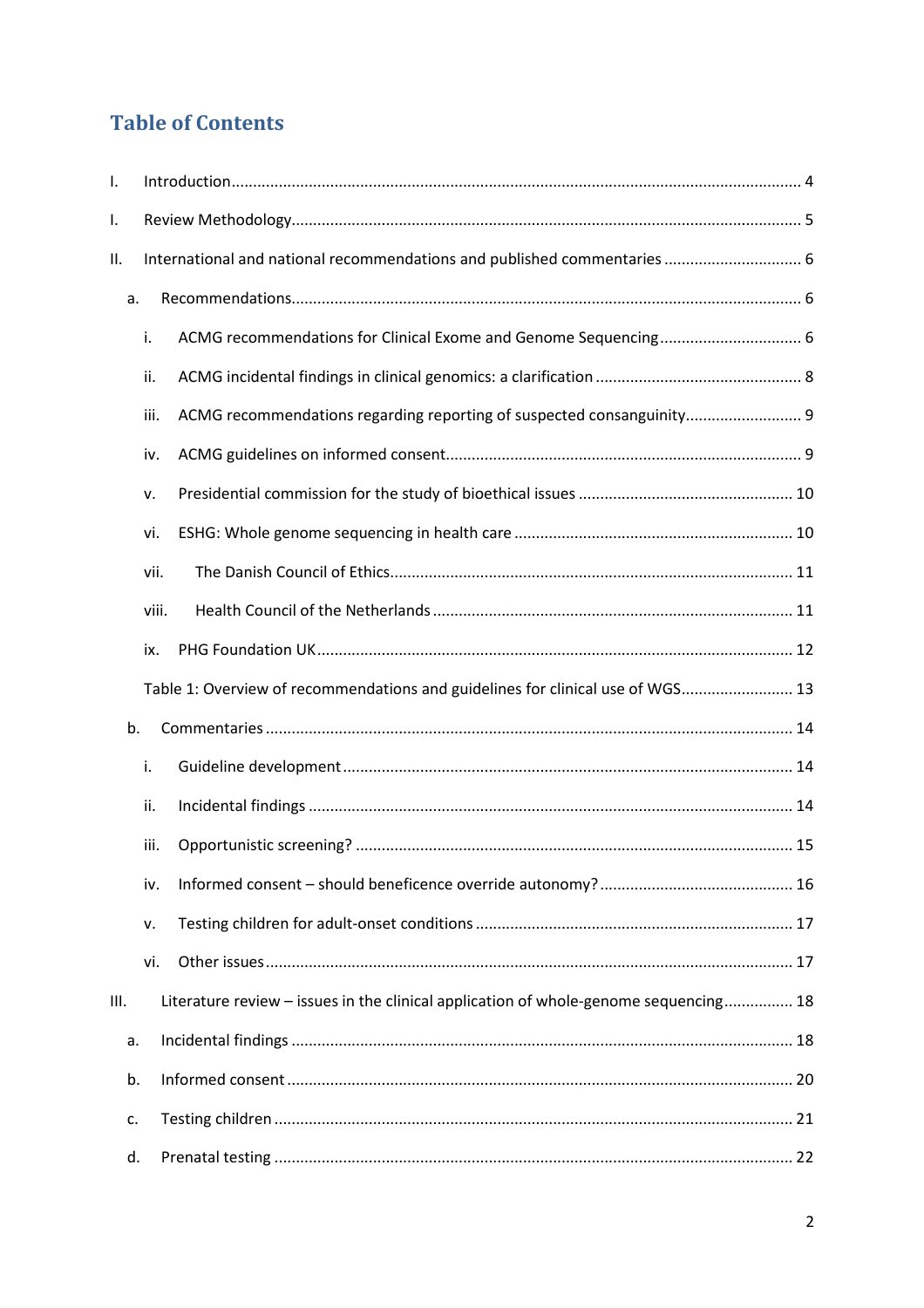|       | e.        |  |
|-------|-----------|--|
| $-f.$ |           |  |
|       |           |  |
|       |           |  |
|       |           |  |
|       |           |  |
|       | <b>B.</b> |  |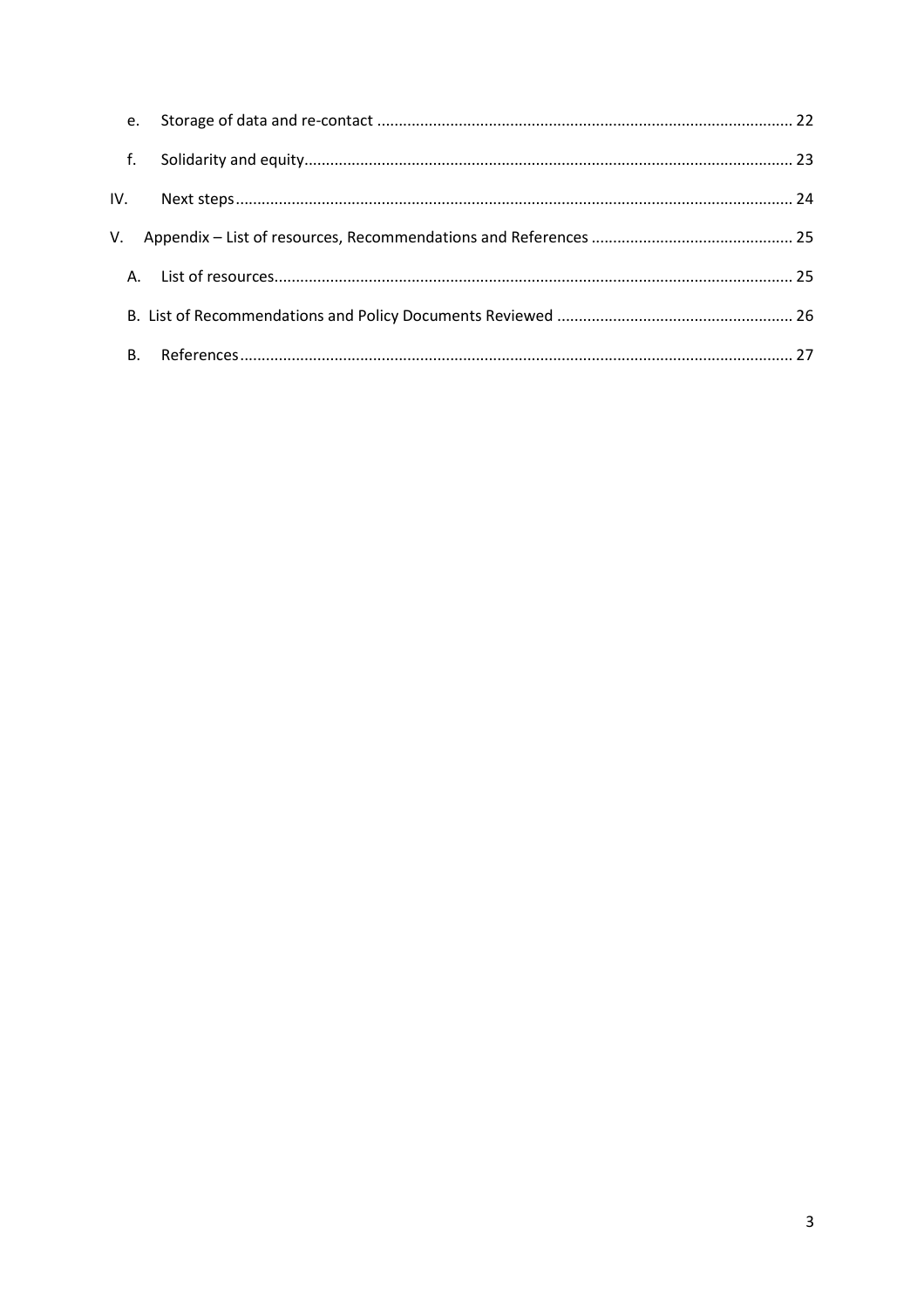## **I. Introduction**

Whole genome sequencing, although a "new" technology, is far from being a new concept. Since the sequencing of the entire human genome over a decade ago, it has been clear to researchers and clinicians alike that this technology would eventually find its way into the clinic. The attractiveness of this technology is twofold – firstly the traditional approach to genetic diagnosis remains, in many cases, difficult and lengthy, and secondly, there are still many diseases for which knowledge of the pathophysiology is limited, and it is hoped that more detailed knowledge of the genetic changes underpinning the disease may help not only in diagnosis but also eventually in treatment and ultimately prevention. The current technologies have allowed much progress along the path to understanding the basis of many human diseases, but there is still much work to be done, and an increasing recognition of the limits of current knowledge, particularly with regard to epigenetic factors. The recognition that 15% of pathogenic genetic change arises from outside exonic sequence (Raffan and Semple) makes whole-genome analysis not only interesting from a scientific point of view, but a clinical necessity if a more complete understanding of the pathogenesis of genetic disease is sought.

There have been many intermediate steps along the path to whole genome sequencing – individual gene analysis, panels of genes of interest, karyotyping and array CGH have all helped to highlight both the benefits and the potential harms of more detailed and less targeted genetic analysis. Whole genome sequencing is, in a way, the natural end-point of this progression and has been described as the "ultimate genetic test"(Drmanac). The excitement and promise surrounding WGS make useful ethical analysis difficult. Ethical analysis is often charged with being too negative(Biesecker et al, Wilfond et al), of considering potential consequences too early in the development process, or conversely of developing the analysis too late (Chadwick). On the one hand it is important to recognize and circumvent where possible the potential dangers of this powerful technology, but this must be balanced with an appreciation of the potential for benefits, both in the short and long term. One of the critical difficulties which has faced the various committees who have worked on guidelines in this area is the phenomenon of what can be called 'evidentiary lag-time'. In order to produce relevant high-quality guidelines, our evidence-based medicine culture requires that pronouncements be based on reliable evidence. However, when a new technology is introduced, there is little evidence about the impact that introducing it will have on patients. It is not considered to be good practice to offer a new technology without guidelines for its use, and so guidelines and recommendations are created which are often vague and mainly refer to the need to collect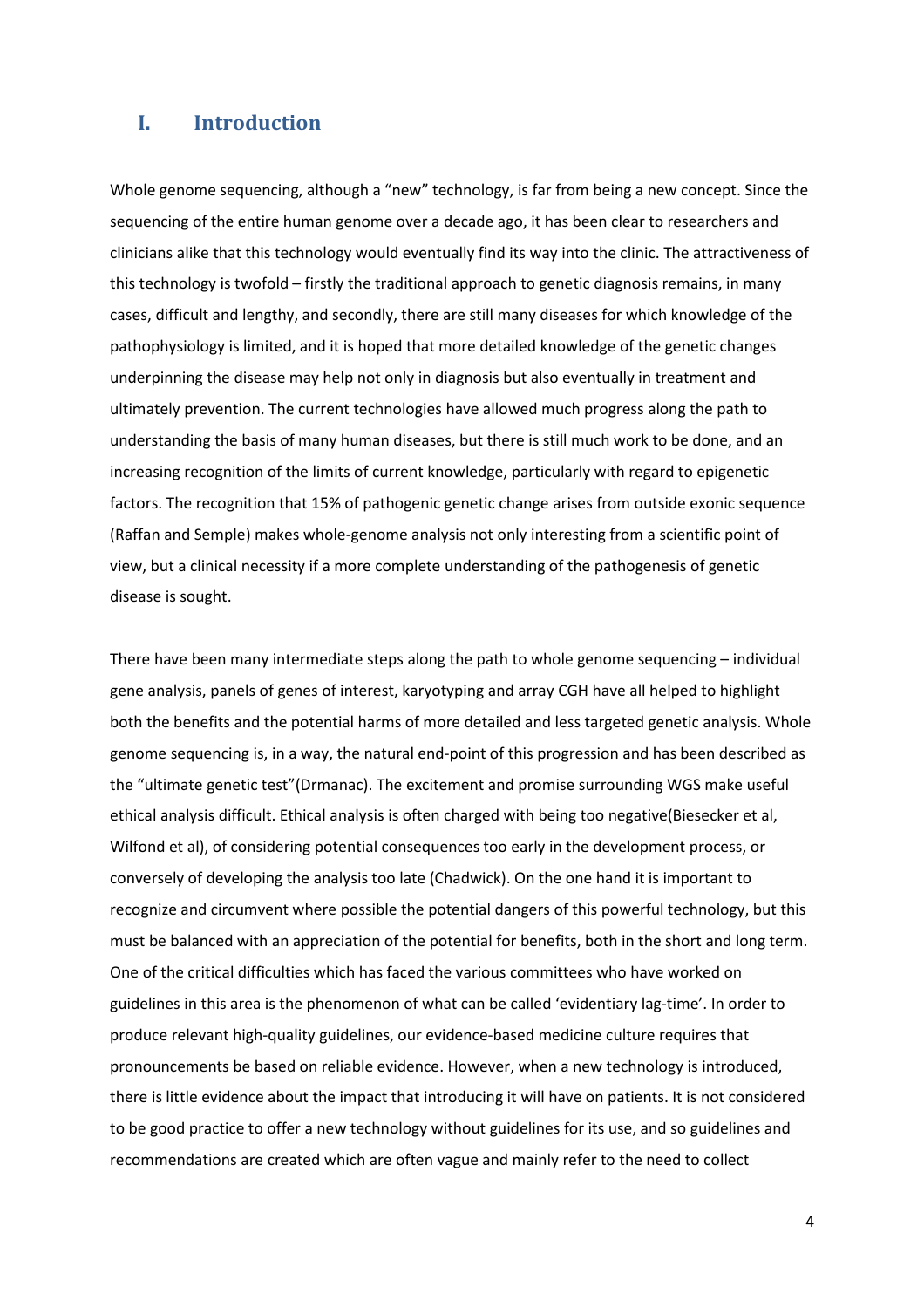evidence in order to conduct sound medical care, and therefore are less helpful for practitioners, or the guidelines take a strong line but are subsequently criticized for lack of evidence.

This deliverable will consider the currently available guidelines concerning whole-genome sequencing, and consider the critiques that have been leveled at them to date. The second part of the deliverable describes a review of the literature looking at issues regarding whole genome sequencing and identifies urgent considerations in the development and refinement of preliminary recommendations for the clinical use of new genetic technologies.

## **I. Review Methodology**

In order to identify published recommendations, guidelines and policies, systematic literature review was carried out. The aim of the literature search was to identify documents containing or commenting on guidelines, recommendations or policies pertaining to whole genome sequencing. A search was carried out using Ovid SP using the databases EMBASE, Medline, The Philosopher's Index, PsychInfo and CAB abstracts. All years and citation databases were covered. The search string was: whole genome sequencing plus policy OR recommendation OR guideline. This search returned 35 articles. The abstracts of the articles were then read for relevance. From this 32 articles were included, as the abstracts indicated that they either contained guidelines, recommendations or policies, or discussed issues relevant to these. In addition a web search was carried out, using Google to identify groups which might have published guidelines or recommendations. The search "whole genome sequencing recommendations or guidelines" was entered leading to identification of 2 further groups. Finally the documents were read to identify other sources. From this a further 2 sources of recommendations were identified. The 32 documents were then read in full. Further articles, guidelines and recommendations were found using the snowball technique. They will be discussed below in three groups: recommendations, commentaries on the recommendations and discussion of the ethical issues identified in the recommendations and commentaries in the reviewed literature.

5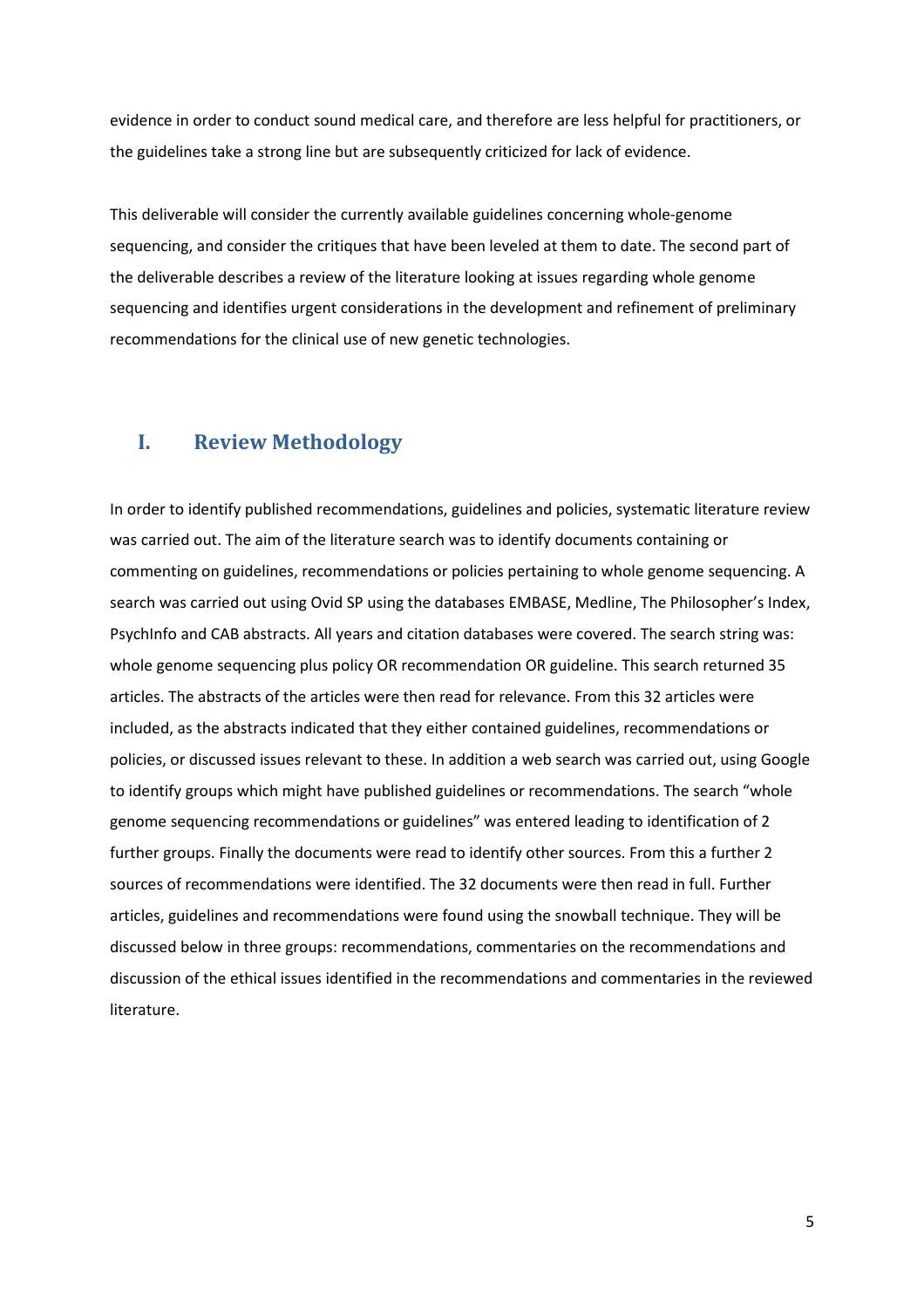## **II. International and national recommendations and published commentaries**

## **a. Recommendations**

## **i. ACMG recommendations for Clinical Exome and Genome Sequencing**

The ACMG has produced guidelines related to management of incidental findings in whole genome and exome sequencing, documenting suspected consanguinity as an incidental finding, and informed consent. In 2013 the ACMG produced the document "ACMG Recommendations for Reporting of Incidental Findings in Clinical Exome and Genome Sequencing." Prior to this point, the term "incidental findings" had been mainly used to refer to findings of potential clinical significance which had been discovered unintentionally during the process of genetic testing for the diagnosis of a medical condition and which were believed to be unrelated to that medical condition. The ACMG recommendations overturned this definition by recommending that far from being 'unwanted' results that unfortunately were an inevitable inconvenience of untargeted testing, diagnostic laboratories should actively seek 'incidental findings' in a list of 57 genes (later reduced to 56) (hereafter referred to as the IF genes) that they had developed following a "year-long consensus process" (ACMG Recommendations for Reporting of Incidental Findings in Clinical Exome and Genome Sequencing). Although these have now been rescinded, the argumentation merits consideration as it highlights important issues in the clinical implementation of WGS.

The ACMG aimed to include genes fulfilling the following criteria:

- 1. Confirmatory approaches for medical diagnosis are available
- 2. Preventative measures and/ or treatments are available
- 3. Individuals with pathogenic mutations might be asymptomatic for long periods of time
- 4. The mutation met criteria for reporting as pathogenic
- 5. There is evidence of clinical utility and validity

However they acknowledge that evidence was not available for clinical utility and validity for all of the variants listed, and in those cases it "drew upon the clinical judgment of its members". Additionally the membership were acknowledged to have disagreed about certain conditions, and to have had incomplete knowledge of some of the conditions listed. They admitted that for some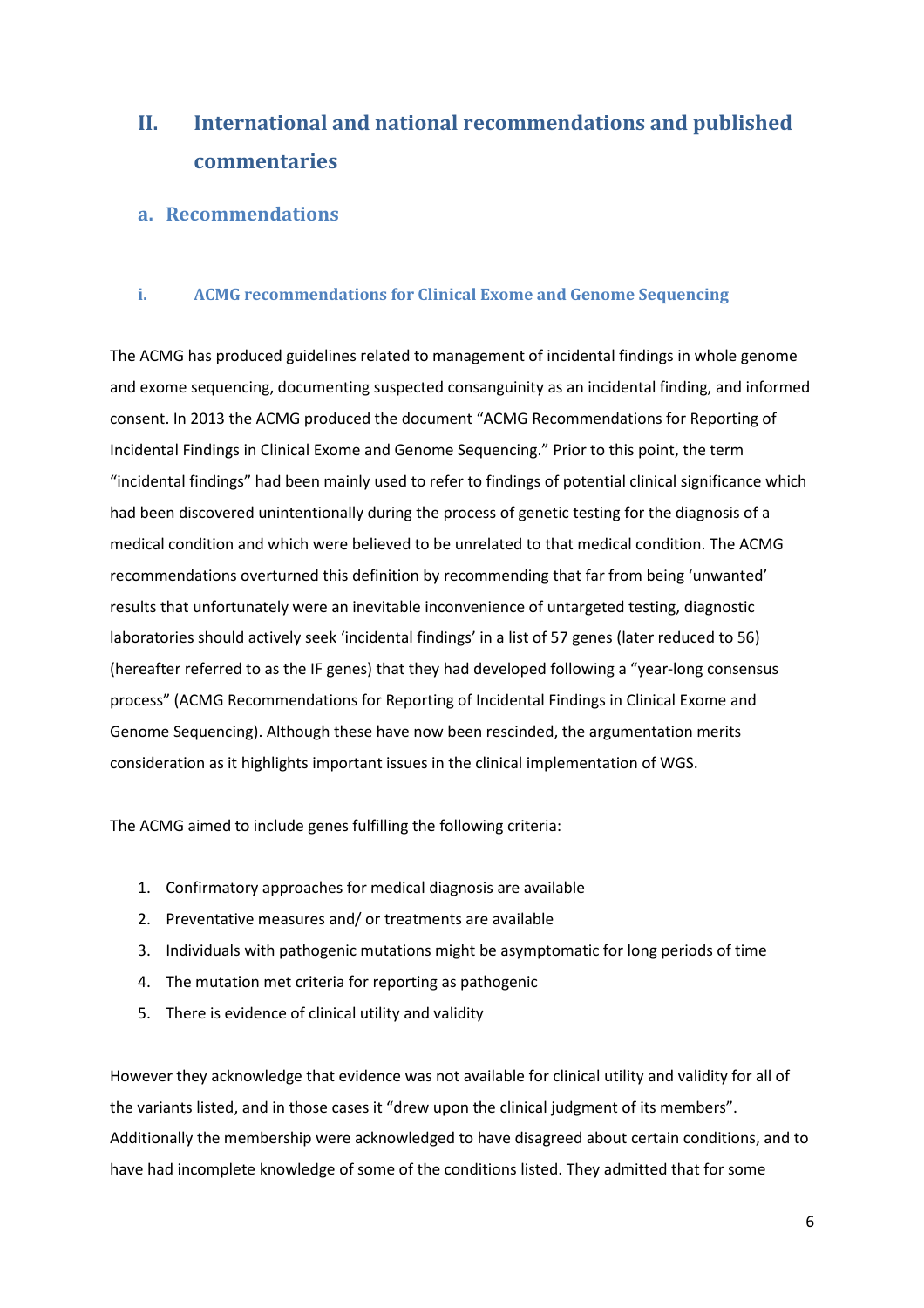conditions there were no confirmatory diagnostic approaches available, and that in some cases the variables listed did not meet the criteria for reporting as pathogenic.

The recommendations were aimed at all genome and exome analyses performed clinically for all individuals except fetuses. The recommendations deviate from traditional ethical practice in two significant respects:

- 1. They endorse the deliberate testing of children for adult-onset conditions. The pre-existing recommendation against testing children for adult-onset conditions before they attain majority has been endorsed by numerous organizations, ethicists and practitioners worldwide, including the ACMG (Friedman Ross et al)
- 2. They advocate against respecting the preferences of patients with regard to receiving incidental findings results. This is counter to general recommendations in medical ethics which support patient autonomy and in particular patient choice.

Other potential problems with the recommendations which were acknowledged by the ACMG included the fact that the analysis leading to the generation of incidental findings results might not be of the same quality as sequencing for a primary indication, and that a negative report might be misunderstood as proof of absence of a pathogenic mutation in the IF genes reported.

The ACMG's arguments in support of these controversial recommendations are based around a concern that patients and their families should be given the opportunity to benefit from the new enhanced capacity of diagnostic genetic testing to detect mutations across a number of genes, thus providing them with the opportunity to access prevention or treatment in a timely manner. The ACMG argued that without the recommendations, this opportunity would be wasted. They claim that the duty of healthcare professionals to warn patients and their families about these incidental findings "supersedes concerns about autonomy, just as it does in the reporting of incidental findings elsewhere in medical practice" (p. 11).

They also justified their recommendations on the basis that:

- 1. It would be more onerous for laboratories to mask incidental findings than to detect and report them.
- 2. It would be burdensome and impractical to explain each condition that was being screened for to patients, and to obtain their informed consent for each one.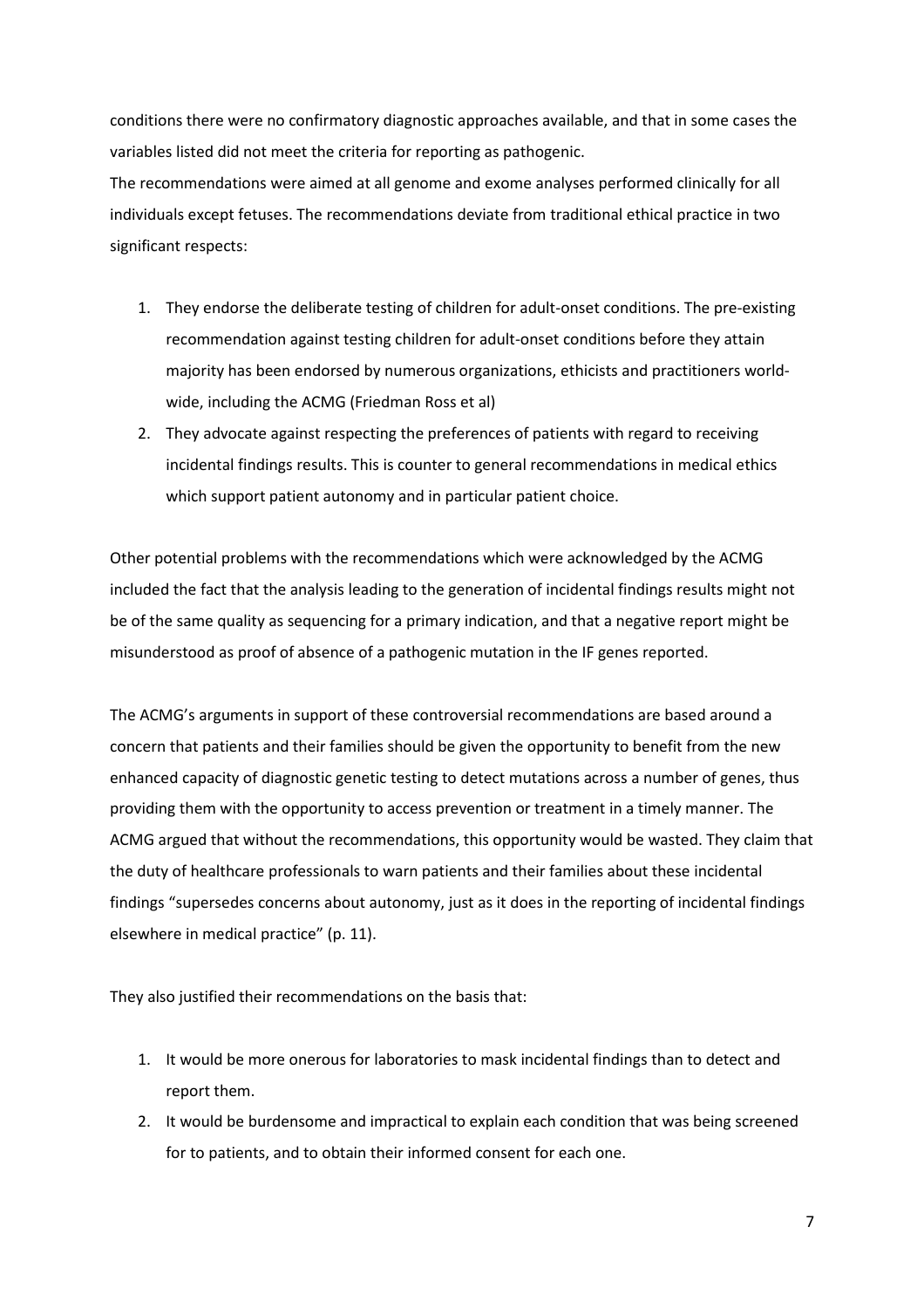In terms of testing children for adult-onset disorders, this was justified by stating that the principle of respecting children's future autonomy by not imposing genetic testing for adult onset conditions was discordant with the respect accorded by society for parental decision-making and that at present, screening a child for variants in these 57 genes might represent the sole opportunity that a parent would have to find out about their own genetic risk factors.

#### **ii. ACMG incidental findings in clinical genomics: a clarification**

Following a number of commentaries, the ACMG published an article entitled "Incidental findings in clinical genomics: a clarification". In this article they address, among other things, concerns raised by other authors regarding autonomy and protection of children:

- Autonomy the ACMG states that the clinician is expected to 'contextualise findings' to, among other things, patient preference, and that this is in line with shared decision-making in other areas. In addition they state that any complicated medical test involves the risk of unexpected results, and that information about this possibility forms part of the informed consent procedure. They underline their position that it is unethical to fail to report 'a laboratory test result conveying the near certainty of an adverse yet potentially preventable medical outcome'. (ACMG clarification p.664)
- Incidental findings in children –testing of children for adult onset conditions is in fact in the best interests of the child because if they carry a pathogenic mutation for an adult-onset condition, then it is likely that one of their parents also carries it, and preventing the disease in the parent is in the child's best interests. Also the general principle of not testing children for adult-onset conditions is designed for conditions that are identified in the family, and so for which the child will be offered testing later, during adulthood. However children undergoing genomic screening for other conditions are unlikely to be re-offered testing in adulthood and so will lose this opportunity to know their status later on. The risk of creating parenting difficulties related to knowing the future health of the child is said to be outweighed by the benefits of conveying medically useful information to the child. Finally they add that their recommendation about not conducting predictive testing for adult onset disorders in children does not apply in the case of WGS because reporting an incidental finding is not the same as a diagnostic test for an adult onset condition and therefore is not covered by the recommendations.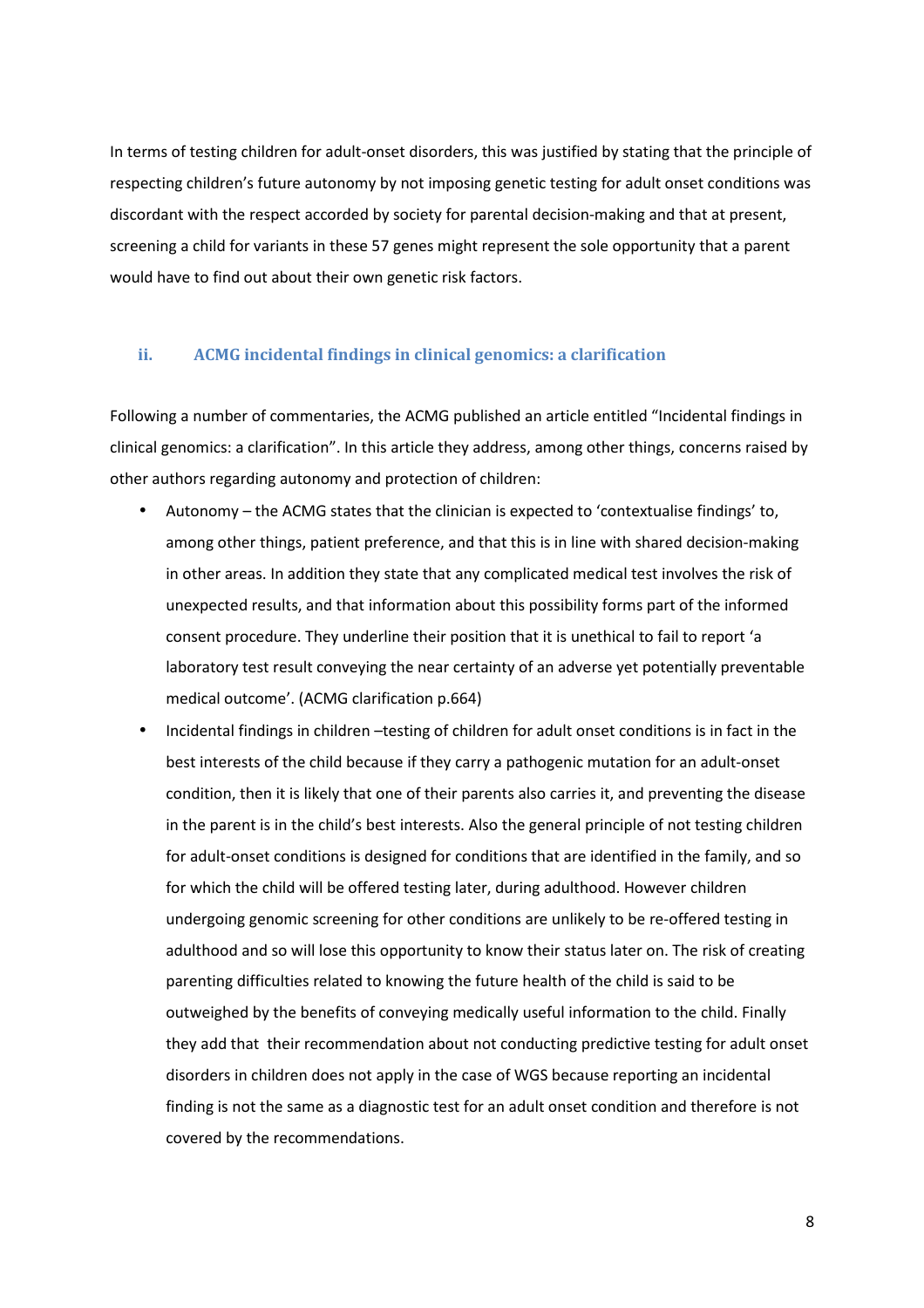After a number of publications arguing against these recommendations, in conjunction with internal and external debate and a member survey, the ACMG announced in April 2014 that it would be changing its recommendations to propose that patients be given the option to opt-out of certain categories of results prior to having the test (ACMG news 2014).

#### **iii. ACMG recommendations regarding reporting of suspected consanguinity**

A further form of potential IF in the course of WGS is the discovery of likely consanguinity between the parents of the individual being tested. This type of IF was discussed in a separate ACMG document which contained the following recommendations: If the results of WGS are indicative of a first or second degree relationship between the parents of the individual tested, both the **result** (in terms of % of homozygosity) and the **interpretation** that there is a possibility of a first or second degree relationship should be clearly stated. For lower levels of homozygosity, only the result without an inference about the relationship between the parents should be given. The recommendations are based on the need for the clinician to be alerted to the increased likelihood of recessive disease, the lack of access of the laboratory to detailed family information, in particularly the presence or absence of multiple consanguinity within the family, and the need to alert clinicians to the possibility of abuse, particularly in the case of young and/ or intellectually disabled mothers. (ACMG standards and guidelines for documenting suspected consanguinity as an incidental finding of genomic testing).

#### **iv. ACMG guidelines on informed consent**

Patients undergoing whole-genome sequencing should be informed of the possibility of incidental findings and the potential meanings of such findings, the categories of result which will be returned, and those which will not be reported, the limitations, benefits and risks of WGS and the potential implications for relatives, and what alternatives to WGS are available. Patients also have to be told whether data which is individually identifiable will be used in a database, and they should be given the opportunity to opt out of this if they so choose. The intention to re-contact or not should also be communicated. (ACMG: Points to consider for informed consent for genome/ exome sequencing).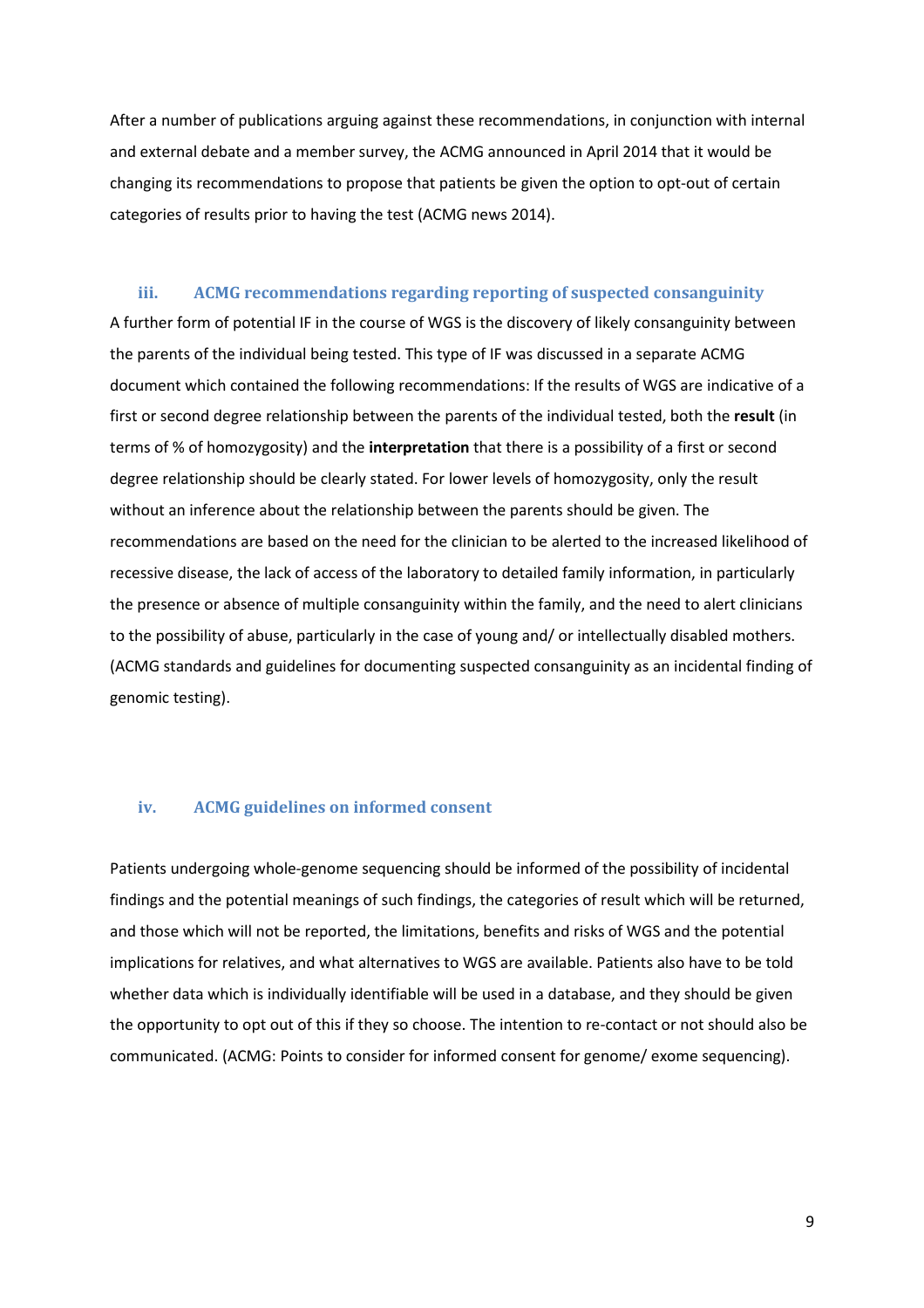#### **v. Presidential commission for the study of bioethical issues**

The US Presidential commission guidelines list 17 recommendations pertaining to medical testing and research, including but not limited to whole genome sequencing, 10 of which relate to clinical use of testing. They state the need to inform patients about the potential for incidental findings, the plan to communicate and manage these findings, and which types of findings will be returned and which will not be disclosed. They recommend the development of guidelines to classify and manage these findings. They emphasize the need for further research on the impact of incidental findings, alongside education for healthcare professionals and the public about incidental findings and the associated legal, ethical and practical considerations. They highlight the need for support from the healthcare system to allow time for discussion of incidental findings prior to conducting genomic tests, as well as access to care to act on findings where appropriate. The statement regarding patient preferences and incidental findings is somewhat ambiguous – it states that patient preference not to know incidental findings should be respected 'to the extent consistent with the clinician's fiduciary duty'. The importance of attempting to ensure patient comprehension of risk is emphasized, and the recommendations include a suggestion that clinicians should think about the use of supports to decision-making such as pictures and formal decision-aids. Risks should be given as absolute risk, using population-based evidence. The importance of tailoring tests to the needs of the patient is emphasized. Finally the recommendations call for the development of evidence-based standards for planned screening programs that consider the management of incidental findings.

#### **vi. ESHG: Whole genome sequencing in health care**

The ESHG recommends that whole genome sequencing should not be used where targeted sequencing would be effective, and that use of WGS requires justification in terms of an assessment of potential risks and benefits for each patient. If in the course of analysis for a clinical indication incidental findings are uncovered which indicate serious health problems for the patient or their family for which treatment or prevention would be available, these should be reported by the healthcare professional. The recommendations state that a patients' right not to know does not "automatically over-ride professional responsibilities if the patient's own health or that of his or her close relatives are at stake" (van El CG et al 2013a p. 582). In terms of testing children, the recommendations state that guidelines are needed to establish what results should be shared in order to balance autonomy, and needs of the child and parents to know or avoid knowing information that could also have implications for future offspring or other family members. There are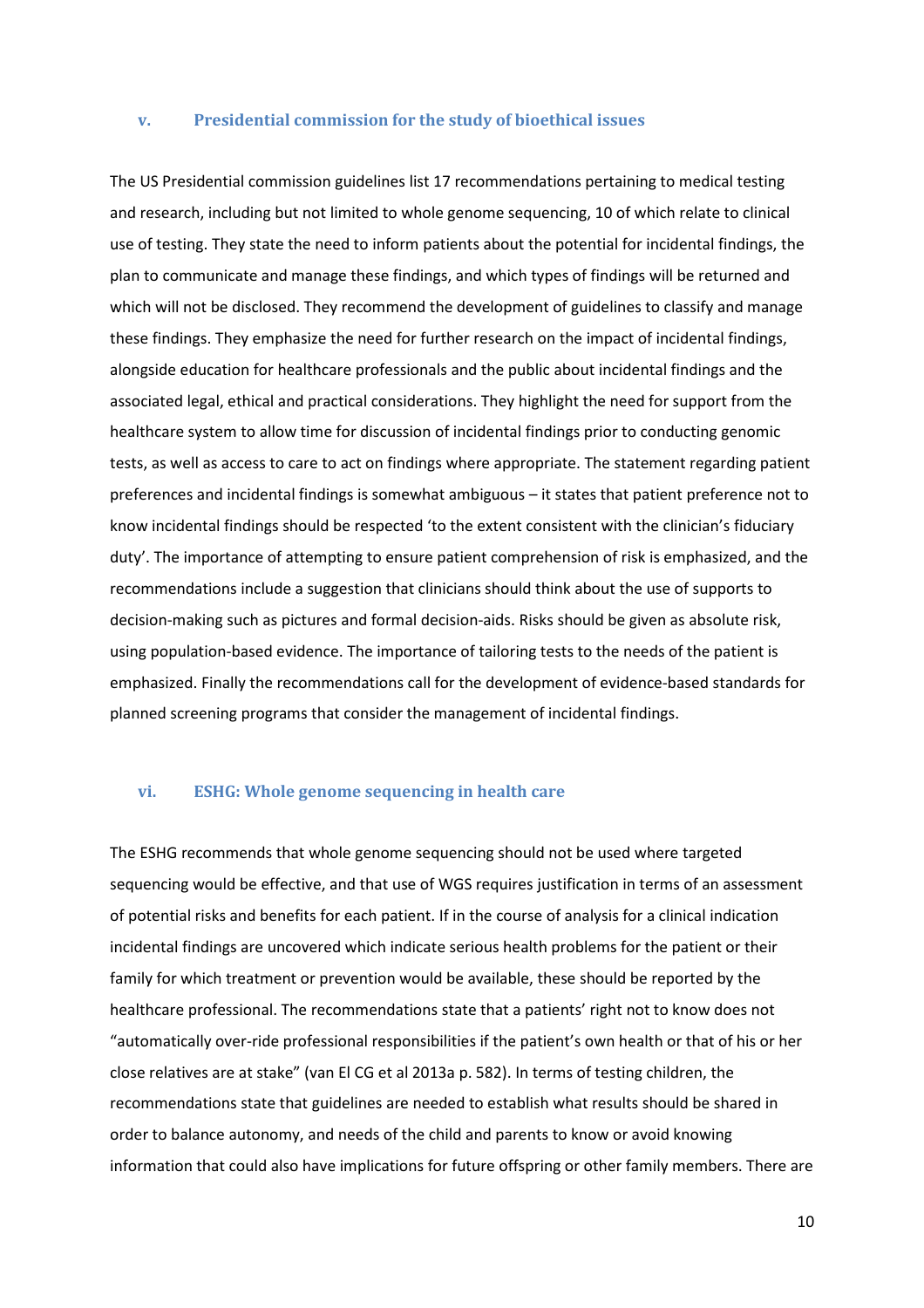general recommendations calling for sharing of knowledge through specially-developed structures, the development guidelines for informed consent (which incorporate the potential for involvement in biobanks and research) and of guidelines for re-contacting patients, education of healthcare professionals, raising public awareness and building databases to facilitate interpretation of results. The recommendations acknowledge the need for further consideration before producing fixed guidelines. However they are vague on the topic of incidental findings – they recommend filtering out genetic variants that are known to be of little or no clinical utility but they do not suggest actively looking for variations in genes other than those thought to be related to the clinical problem. In a subsequent article published by some of the authors of the ESHG recommendations, they clarified that they did not see opportunistic screening as a justifiable use of WGS, and that obliging patients to accept the extra screening in order to get an answer to their clinical problem violates their right to autonomy (van El et al). They also state that the child's best interests may be more important than the right of the parents to have access to genetic information or to avoid receiving results, but that this is an area that requires further consideration. The authors evoke the blurring caused by clinical implementation of WGS not just between research and clinic, but between the clinical activity of diagnosis and the public health activity of screening.

#### **vii. The Danish Council of Ethics**

The Danish council of ethics recommendations are very clear on the subject of incidental findings. The patient should be able to decide if they wish to receive incidental findings, and the types of findings they want to be informed about. They acknowledge that the requirement in Denmark to record all relevant health information that the doctor receives creates difficulties as untargeted testing is likely to generate such results, and patients may come across these accidentally whilst accessing their electronic records.

The council reported difficulty coming to a consensus on the issue of limiting testing in minors, with some having the view that parents should be able to request genome testing for their children or access direct-to-consumer testing, whilst others were in favour of restricting such tests to situations in which there were strong medical arguments for doing so.

#### **viii. Health Council of the Netherlands**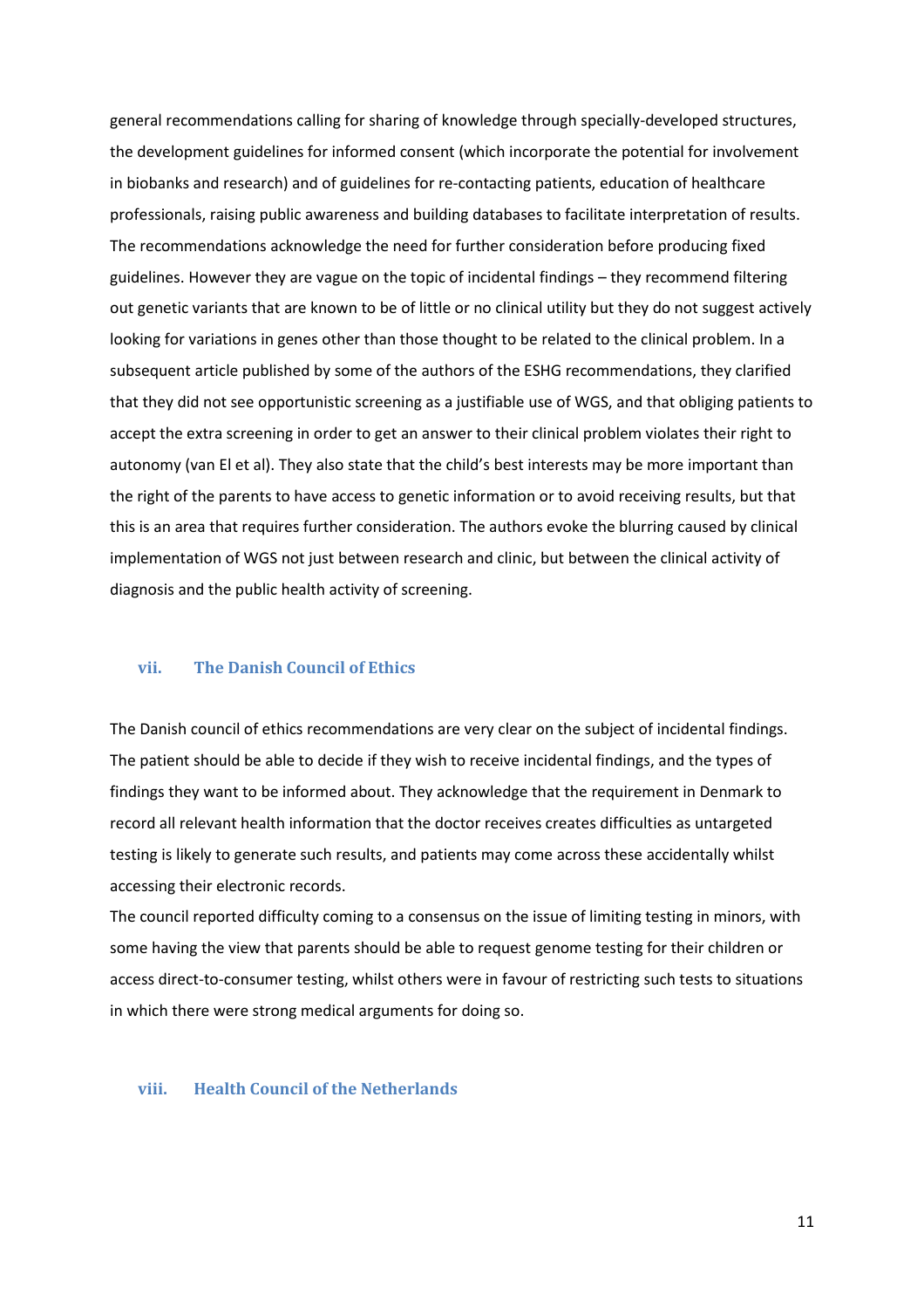This report which also considers the ethical and social issues arising from the increasing availability of WGS points out that the majority of health-relevant information which will be generated by WGS, even if used solely in the medical context and not for example as a direct-to-consumer product, will be about potential health problems other than that which was the indication for the test. Therefore, they suggest, the normative frameworks developed for screening may be relevant. They point to situations such as prenatal WGS, in which much information about a child who has not even been born will be generated. No recommendations are issued, but rather a call for guideline development, especially with regard to the management of incidental findings.

#### **ix. PHG Foundation UK**

The UK Public Health Genomics foundation has also published an extensive report examining ethical and social issues surrounding WGS. They recommend the introduction of WGS into clinical practice, but that its use should be limited, so that only 'variants of relevance to the specific condition are analysed and shared with patients('Next steps in the sequence' p. 155). They recommend the urgent development of bioinformatics expertise and infrastructure, in conjunction with the development of an evidence base consisting of standardized databases of normal and pathogenic variation, with 'linked analytical tools to facilitate clinical use' (p. 156).

In terms of genomic screening, the PHG calls for policy research to look into the implications of a more general use of WGS screening, either as opportunistic screening in those undergoing WGS for clinical indications or as a population screening tool. They highlight the relevance of established criteria for screening tests with their emphasis on strong evidence of clinical validity and utility, evaluation of risks and benefits and the ability of the healthcare system to provide appropriate follow-up care.

The remaining recommendations are for the development of best practice guidelines, education, transparent commissioning pathways and economic health modeling of the impact of genomic testing in the NHS (National Health Service), and for the establishment of a limited number of 'sequencing hubs' – specialist laboratories who would carry out the initial data generation and analysis to concentrate expertise and to provide a high quality service across the country.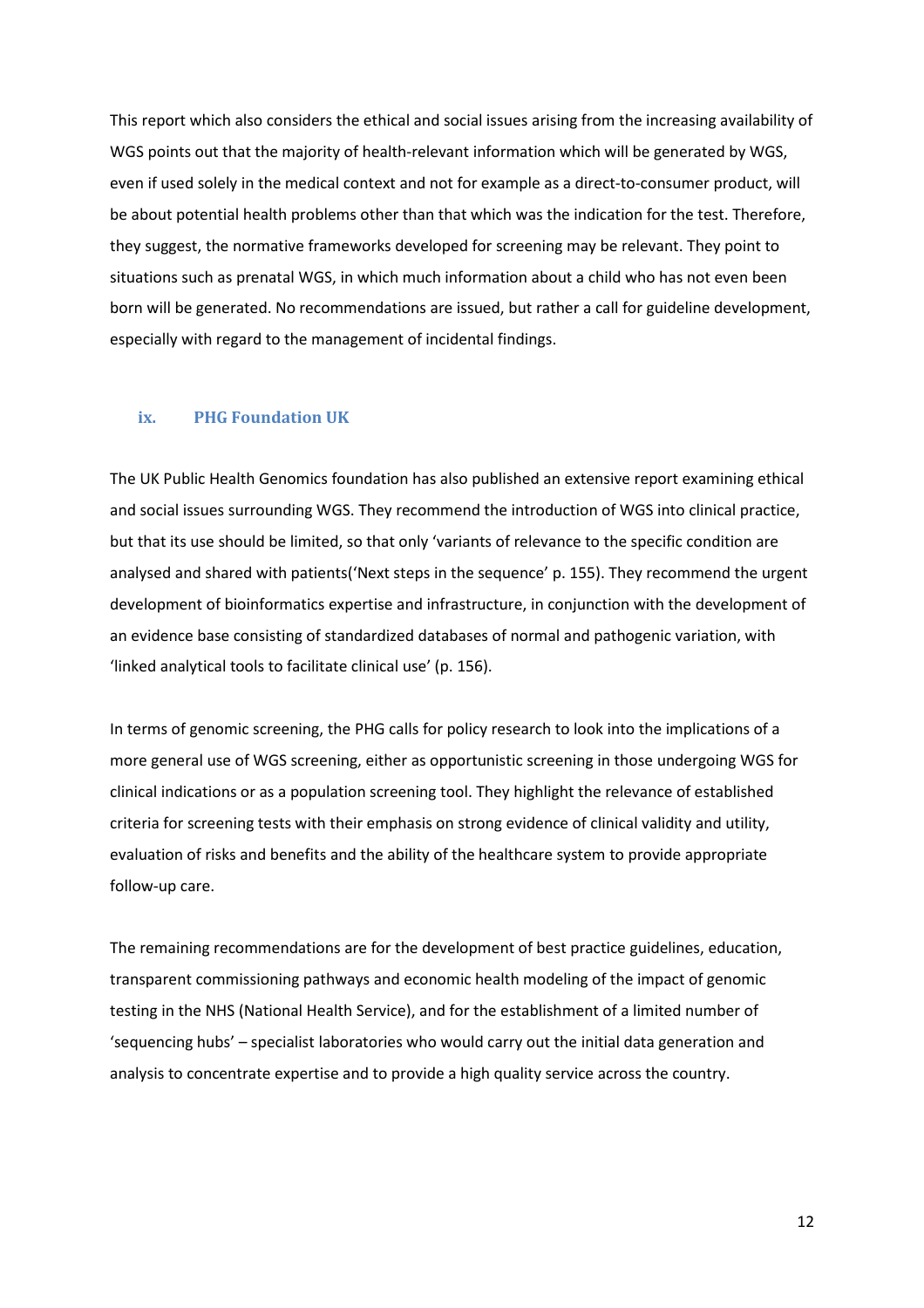## **Table 1: Overview of recommendations and guidelines for clinical use of WGS**

| Organisation/                                                                       | Opportunistic                                                                                                                                                                          | <b>Patient</b>                                                                                                                  | <b>Testing of</b>                                                 | <b>Database</b>                                                | <b>Research and</b>                                                                                                                                                                                                                           |
|-------------------------------------------------------------------------------------|----------------------------------------------------------------------------------------------------------------------------------------------------------------------------------------|---------------------------------------------------------------------------------------------------------------------------------|-------------------------------------------------------------------|----------------------------------------------------------------|-----------------------------------------------------------------------------------------------------------------------------------------------------------------------------------------------------------------------------------------------|
| <b>Body</b>                                                                         | screening                                                                                                                                                                              | preferences                                                                                                                     | children                                                          | participation                                                  | development                                                                                                                                                                                                                                   |
|                                                                                     |                                                                                                                                                                                        |                                                                                                                                 |                                                                   |                                                                | requirements                                                                                                                                                                                                                                  |
| <b>ACMG</b>                                                                         | In favor but<br>now support<br>option to opt<br>out                                                                                                                                    | Not taken into<br>account in<br>2013 version;<br>pre-test opt<br>out possible in<br>2014 version                                | Children<br>should be<br>treated no<br>differently<br>from adults | Patients<br>should have<br>right to opt<br>out of<br>databases |                                                                                                                                                                                                                                               |
| <b>Presidential</b><br><b>Committee</b><br>for the study<br>of bioethical<br>issues | Tests should be<br>tailored to<br>needs of<br>patient                                                                                                                                  | Ambiguous-<br>preference not<br>to know should<br>be respected if<br>it is consistent<br>with fiduciary<br>duty of<br>physician |                                                                   |                                                                | Impact of IFs, use of<br>supports for decision-<br>making                                                                                                                                                                                     |
| <b>ESHG</b>                                                                         | Against - use<br>targeted<br>sequencing<br>where possible                                                                                                                              | Taken into<br>account (but<br>right to know<br>doesn't<br>necessarily<br>trump<br>professional<br>responsibilities)             | Calls for<br>guideline<br>development                             | Sharing of<br>knowledge<br>to be<br>supported                  | Informed consent<br>guidelines, recontact<br>guidelines, creation of<br>databases to aid<br>interpretation of<br>results, public and<br>professional education                                                                                |
| <b>Danish</b><br><b>Council of</b><br><b>Ethics</b>                                 | Not justified                                                                                                                                                                          | Patient<br>preference<br>important                                                                                              | Council split                                                     |                                                                |                                                                                                                                                                                                                                               |
| <b>Health</b><br><b>Council of the</b><br><b>Netherlands</b>                        |                                                                                                                                                                                        |                                                                                                                                 |                                                                   |                                                                | No recommendations<br>- call for guideline<br>development                                                                                                                                                                                     |
| <b>PHG</b><br><b>Foundation</b>                                                     | Not justified at<br>present-only<br>variants<br>relevant to<br>specific<br>condition<br>should be<br>analysed. Need<br>to look into<br>implications of<br>population<br>screening use. |                                                                                                                                 |                                                                   |                                                                | Need for<br>bioinformatics<br>expertise and<br>infrastructure,<br>standardized<br>databases of variants,<br>best practice<br>guidelines, economic<br>modeling and<br>education.<br>Development and use<br>of specialist hubs for<br>analysis. |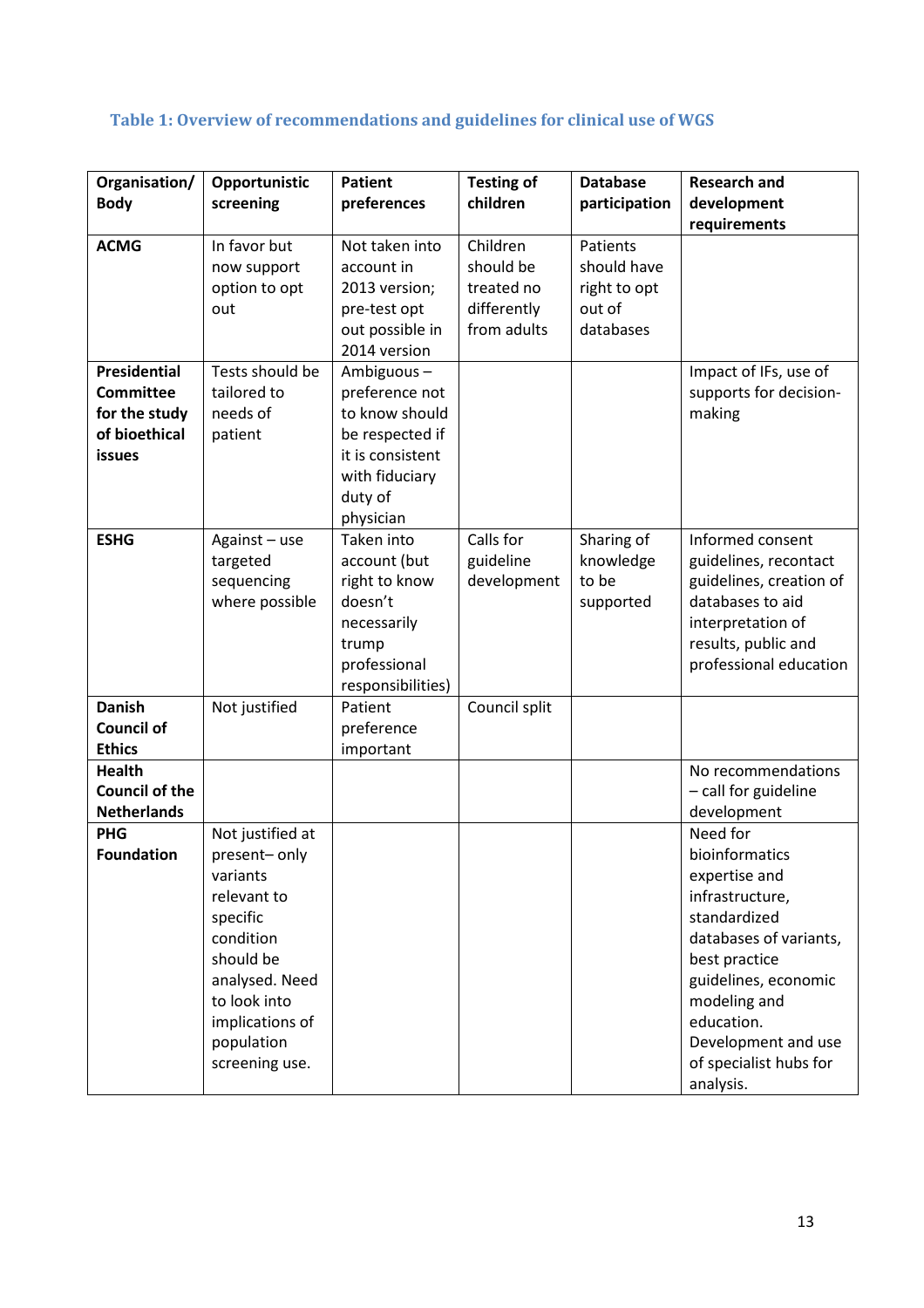The move towards clinical use of WGS has generated a strong response from clinicians, ethicists and other interested parties leading to a number of articles in this domain. The arguments raised in those articles will be considered in the next section.

### **b. Commentaries**

The main target for commentaries was, perhaps unsurprisingly, the ACMG recommendations. This is unsurprising not solely because of the content of the guidelines, but also because the ACMG released specific recommendations for practice rather than recommendations for gathering more evidence about practice, in order to make practice recommendations.

#### **i. Guideline development**

Friedman Ross et al looked at the way in which the original ACMG recommendations were developed. Citing guidelines published by the Institute of Medicine in 2011 setting standards for 'objective, scientifically valid and consistent practice guidelines' (Freidman Ross p. 523),Friedman Ross et al state that the ACMG have failed to meet several of these standards, including failure to consult a sufficient cross-section of stakeholders, lack of quality of evidence on which to base guidelines, the presence of numerous conflicts of interests among the guideline developers, and lack of consideration of the consequences of implementing the recommendations (failure to consider coordination and cost of follow-up and re-contact). The authors point out that a set of recommendations issued by a group of recognized experts will potentially be used as a legal standard of care, with the result that healthcare professionals will be compelled to follow them in order to avoid legal action, even if they are in disagreement (a further reason to involve a good cross-section of stakeholders – naturally any set of guidelines is likely to meet disagreement from some of those who are expected to follow it, but a solid weight of agreement across the community of individuals and groups concerned is likely to make the guidelines more universally acceptable).

#### **ii. Incidental findings**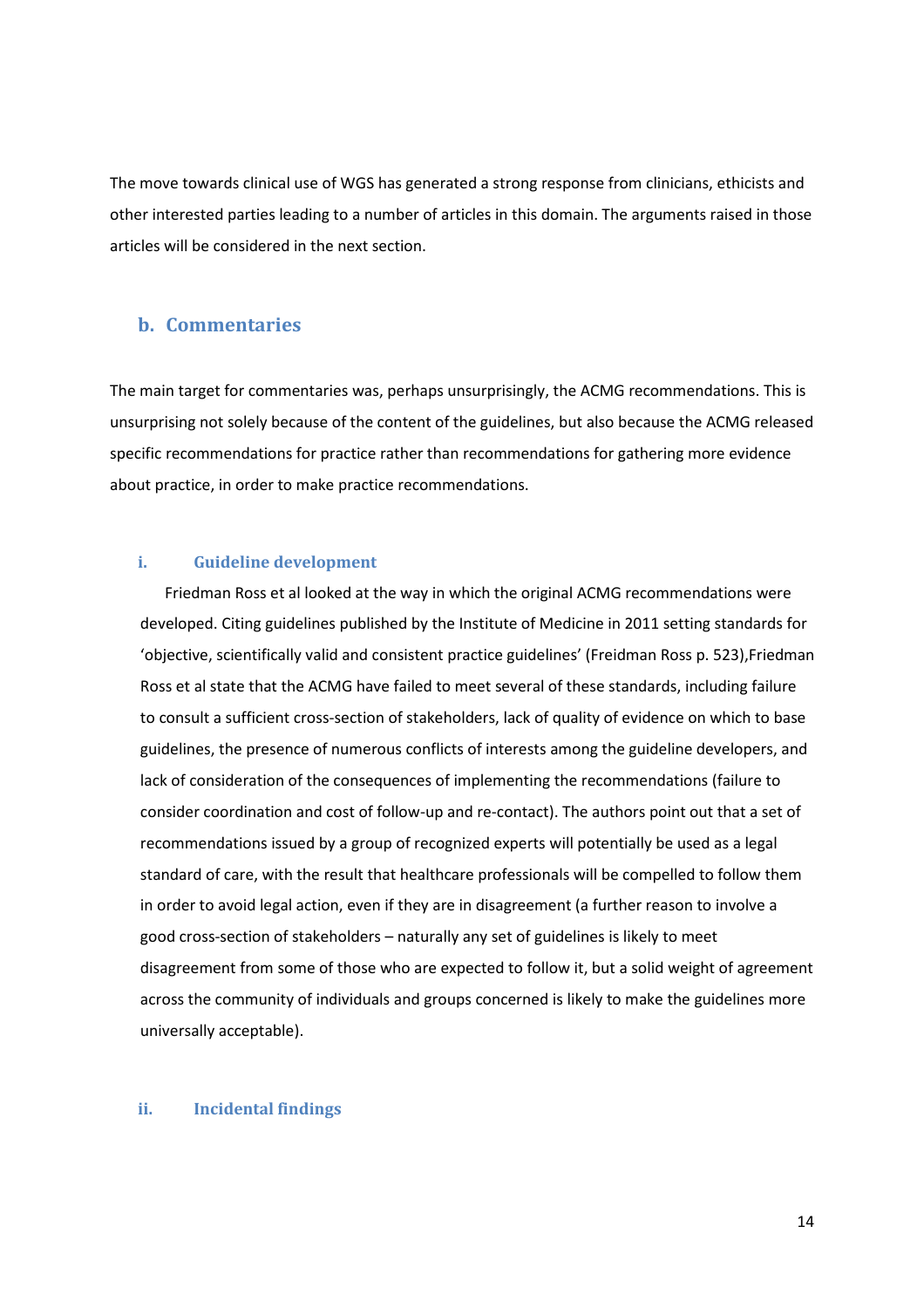Arguments against the ACMG's recommendation for active screening for 56 genes include the fact that it ignores established criteria for conducting screening tests, and does not take account of previous experience with rolling out testing to asymptomatic individuals, where the penetrance is likely to be lower than in a group selected on the basis of phenotype (Friedman Ross et al). The principal way in which it violates established criteria for screening tests is that there is little or no evidence for most of the IF genes regarding 'predictive value of testing, genotype penetrance, spectrum of phenotypes and efficacy of interventions in unselected populations' (Burke et al p. 854). Burke et al point out that for the 56 genes, most of the patients who are undergoing WGS for a clinical indication will not have any suggestive symptoms. They argue that mutations in the 56 genes that have been identified as being pathogenic have previously been ascertained through looking at samples from symptomatic patients. There may therefore be a number of asymptomatic people or people with less severe symptoms who have not been identified, giving an exaggerated picture of the pathogenicity of the mutation.

The ACMG compare incidental findings in WGS to incidental findings in other areas of medicine, including radiological examinations. They argue that a tumour identified incidentally on MRI would be reported without first obtaining patient consent to give them that information, so why should WGS be any different? Burke et al argue that the difference is that the image that is generated in order to answer the clinical question in radiology also generates the incidental finding, and that the radiographer looking at the image cannot avoid seeing the incidental finding. However in WGS although the dataset generated includes the 56 genes recommended for analysis by the ACMG, the analysis is not usually performed for the whole dataset, but only for the areas of interest. The 56 gene set represents additional analysis that would not otherwise be performed (unless one of these genes was relevant to the patient's condition) (Burke et al). In addition Allyse and Michie claim that there is a qualitative difference between reporting on a physical abnormality detected on a scan, such as a tumor for which an operation may be available, and reporting a future risk of disease.

#### **iii. Opportunistic screening?**

The ACMG states that the deliberate search for mutations in the 56 gene panel is akin to other opportunistic screening that takes place in medicine, for example the routine assessment of blood pressure when attending a clinic for (for example) a chest infection. Burke et al emphasise the lack of evidence of improved health outcome that would be considered essential for other proposed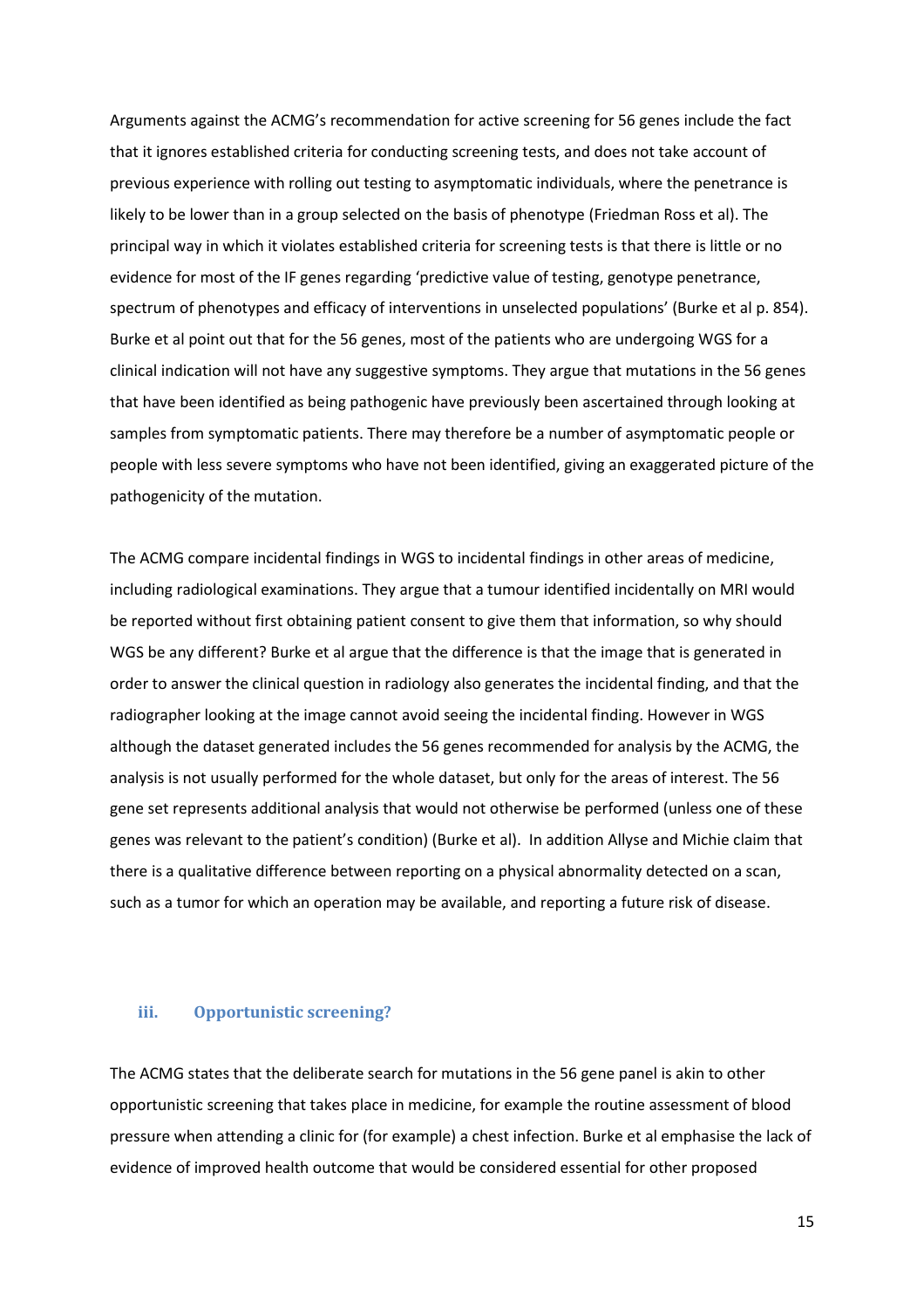screening tests. They point to the rationale for this requirement for evidence of benefit, citing the tendency of screening to produce 'ambiguous results, unnecessary work-up, iatrogenic harm and false reassurance' (Burke et al p. 856). In a powerful illustration of this point, they cite the example of the recommendation of the US Preventative Services Task Force not to refer asymptomatic women in the general population for BRCA testing, a recommendation based on a systematic review of the harms and benefits (Burke et al). Furthermore, it is one of the primary lessons in basic statistics training that positive and negative predictive values of tests vary with the incidence of the disorder in the population being tested, and so a test is likely to perform differently in an unselected population than it would in a clinically affected one (Burke et al).

#### **iv. Informed consent – should beneficence override autonomy?**

The recommendation of the ACMG that IF results should be communicated on the basis that they could provide health benefit even if the patient does not want them has been labeled as 'honoring beneficence' at the expense of autonomy (Allyse and Michie). Criticisms of the ACMG's approach to denying patient preference in refusing information about incidental findings are directed to the justifications provided by the ACMG for what they acknowledge is a break from traditionally accepted ethical norms (Burke et al, Friedman Ross et al). It is argued that the rationale that it is difficult to provide adequate pre-test counseling to allow expression of patient preference is no excuse for not doing it (Friedman Ross). Allyse et al point to the lack of logic in arguing that obtaining informed consent (an established ethical norm) would be too burdensome, whilst at the same time not acknowledging the large burden that is likely to be placed on laboratories, healthcare professionals and patients if this screening is carried out. The ACMG claims that the lack of access of the general public to sequencing justifies screening those undergoing clinical testing against their wishes. This is refuted by stating that it is a. against normal ethical practice to force patients to receive medical information against their wishes, and b. there is no risk-benefit analysis available to help to justify going against current practice (Friedman Ross). Burke et al point to the 'virtually unlimited' right of patients to refuse even lifesaving treatment, and state that the requirement for all patients undergoing WGS testing for a clinical indication to agree to this testing is unacceptable because omitting the 56 gene screen would not alter the clinical efficacy of the test. In addition, such a policy could lead to patients refusing to have the WGS test, thus interfering with their clinical management (Burke et al). Allyse et al argue that it is very close to coercion if, in order to access a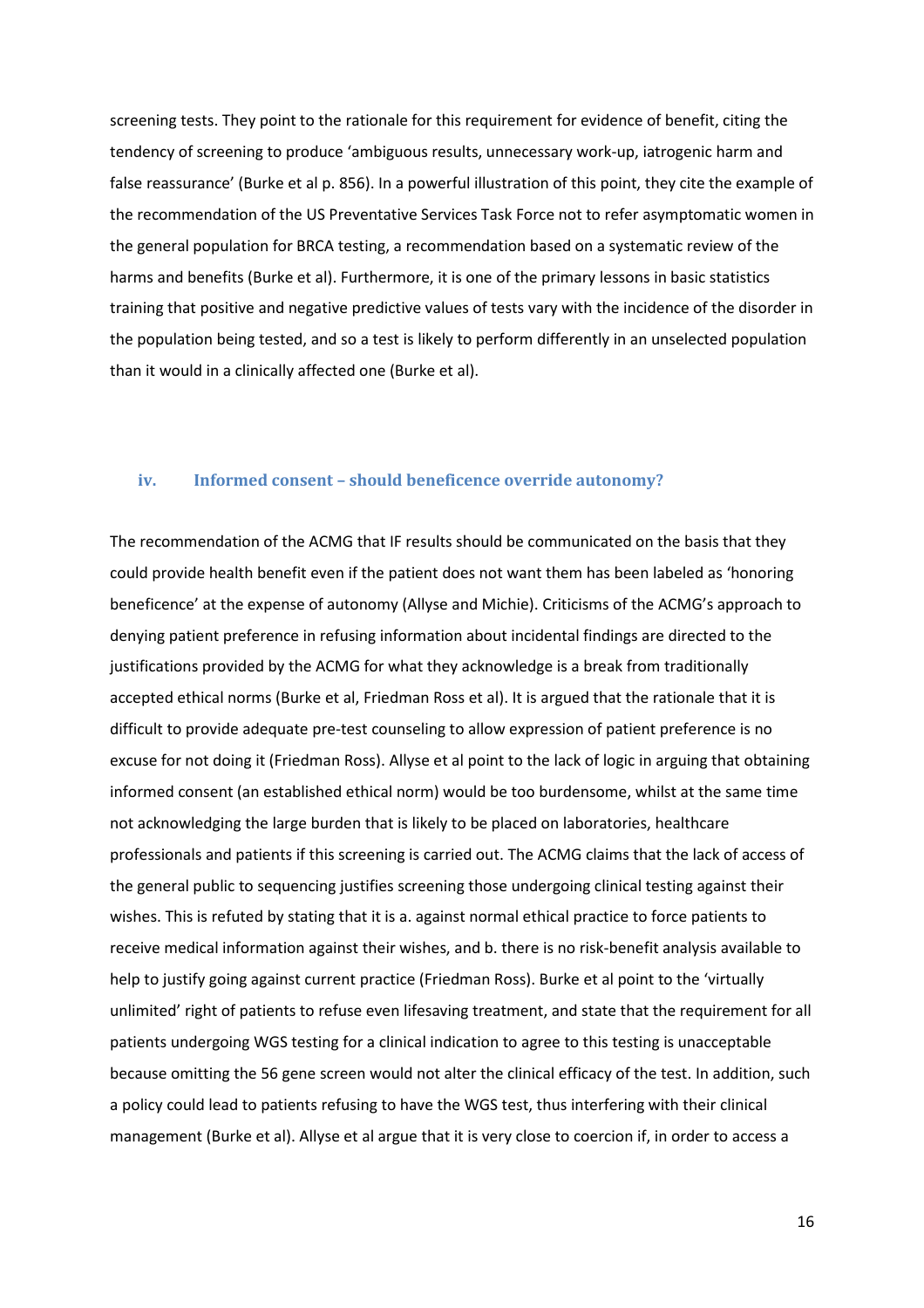'potentially life-saving' test for a medical condition, one is obliged to accept information about other conditions that one may develop in the future (Allyse et al p.440).

#### **v. Testing children for adult-onset conditions**

Friedman Ross et al object to the ACMG's recommendation that screening should also be performed on children undergoing WGS for clinical indications (including screening for adult-onset conditions), on the basis that it goes against the professional standard of acting in the best interests of the child. This principle of best interests for the child has been supported by a number of national and international guidelines, including the ACMG themselves. The argument advanced by the ACMG that genomic screening that provides useful information for the health of parents is in the child's best interests is criticized both by Burke et al and Friedman Ross et al as unethical because it uses a child as a means to provide health benefit for the parent (Burke, Friedman Ross et al). Interestingly Wade et al point to the experiences with neonatal screening which highlight the utility of involving parents in screening decisions for children (Wade et al). They suggest that research around children's reactions to information from WGS and from living with risk information be gathered and taken into account (Wade et al).

#### **vi. Other issues**

Experts point to a number of other problems with the ACMG recommendations. Firstly, many of the ethical arguments used to justify the recommendations have as part of their basis the fact that WGS provides easy access to a large amount of useful data (the 'incidental findings'), and that avoiding generation of this data would in fact impose a burden on the laboratory. However there is evidence that looking for, checking and reporting these variants in fact represents a significant expenditure of resources (Burke et al). Secondly, tests ordered by a range of doctors from non-genetics specialties will end up generating more patients for clinical geneticists, as diseases are uncovered which are out of the domain of expertise of the requesting doctor (Friedman Ross). As there is already a shortage of clinical geneticists, it is not realistic to expect that this increased demand can be met. Friedman Ross et al highlight the danger that the recommendations will end up being applied to all domains in which WGS will eventually replace other forms of genetic testing, and thus introduce screening that does not fulfill standard criteria into a number of areas such as neonatal screening. Burke et al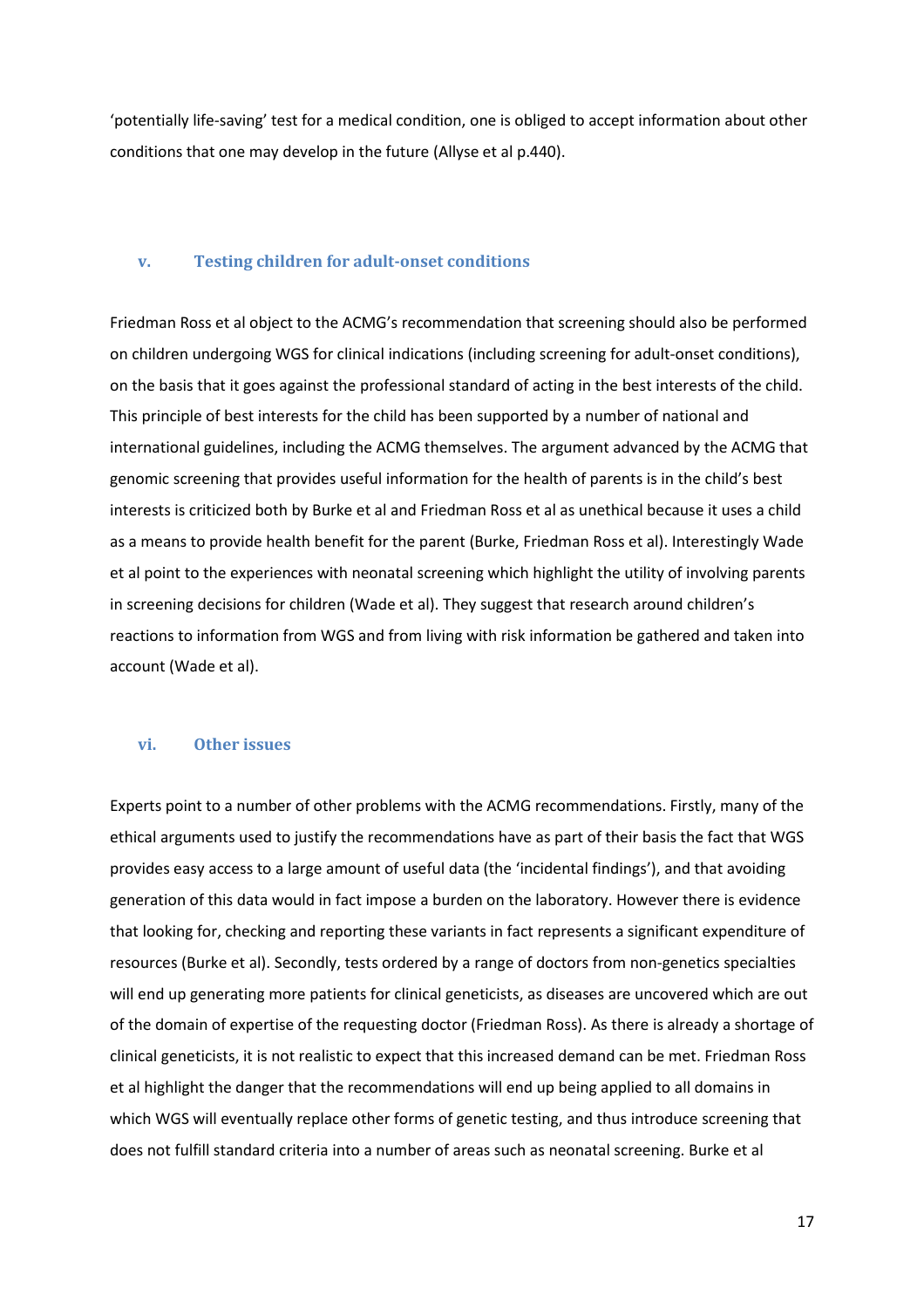emphasize a need for consideration of the potential harms of WGS as a screening tool, including medicalising healthy people and generating unnecessary expenditure for the healthcare system (Burke et al).

## **III. Literature review – issues in the clinical application of wholegenome sequencing**

## **a. Incidental findings**

The occurrence of incidental findings, despite being acknowledged as an inevitable corollary to the practice of clinical investigations generally, has incited intense and wide-ranging debate. Even the term itself has been the subject of some controversy, as some argue that the frequency of such findings (500 per patient in one author's experience (Majewski et al)) means that they should be seen as an inevitable part of the process rather than an occasional 'side-effect' of testing (Lyon, Majewski et al). Although IFs in WGS have been compared to IFs in radiology, there are reasons for considering WGS differently. The variety of potential findings and the possibility of evolving interpretation mean that a finding which is not deemed relevant to the presenting complaint at the time of original analysis may be so considered in the future. In the new paradigm of genetic testing that is WGS, the term 'incidental findings' may itself present a barrier to effective use and understanding of this technology (Parens et al). Defining 'potentially actionable results' may be complicated by the circumstances of the patient – for example a result may not be clinically actionable, but may impact on the reproductive decisions of a couple (Christenhusz et al). Categorisation of results into 'actionable' or 'non-actionable' may therefore be an oversimplification (Christenhusz et al). Opinions vary as to how much access to results is desirable.

Lohn et al carried out a study of 210 genetics professionals in Canada – which showed that 84% of genetic counselors and 79% of geneticists felt that families should be offered a choice about which IFs are returned to them. The majority were in favour of returning results related to 'serious treatable conditions' (Lohn et al p. 547), and were generally more restrictive in the categories of IF results that they would be willing to return for a pediatric patient. Lemke et al's study in the USA asked clinical genetics professionals which types of IFs they personally would want to know about in themselves. Virtually all expressed a desire to know about 'clinically actionable' findings in themselves or their children, and three quarters wanted to know about an adult onset clinically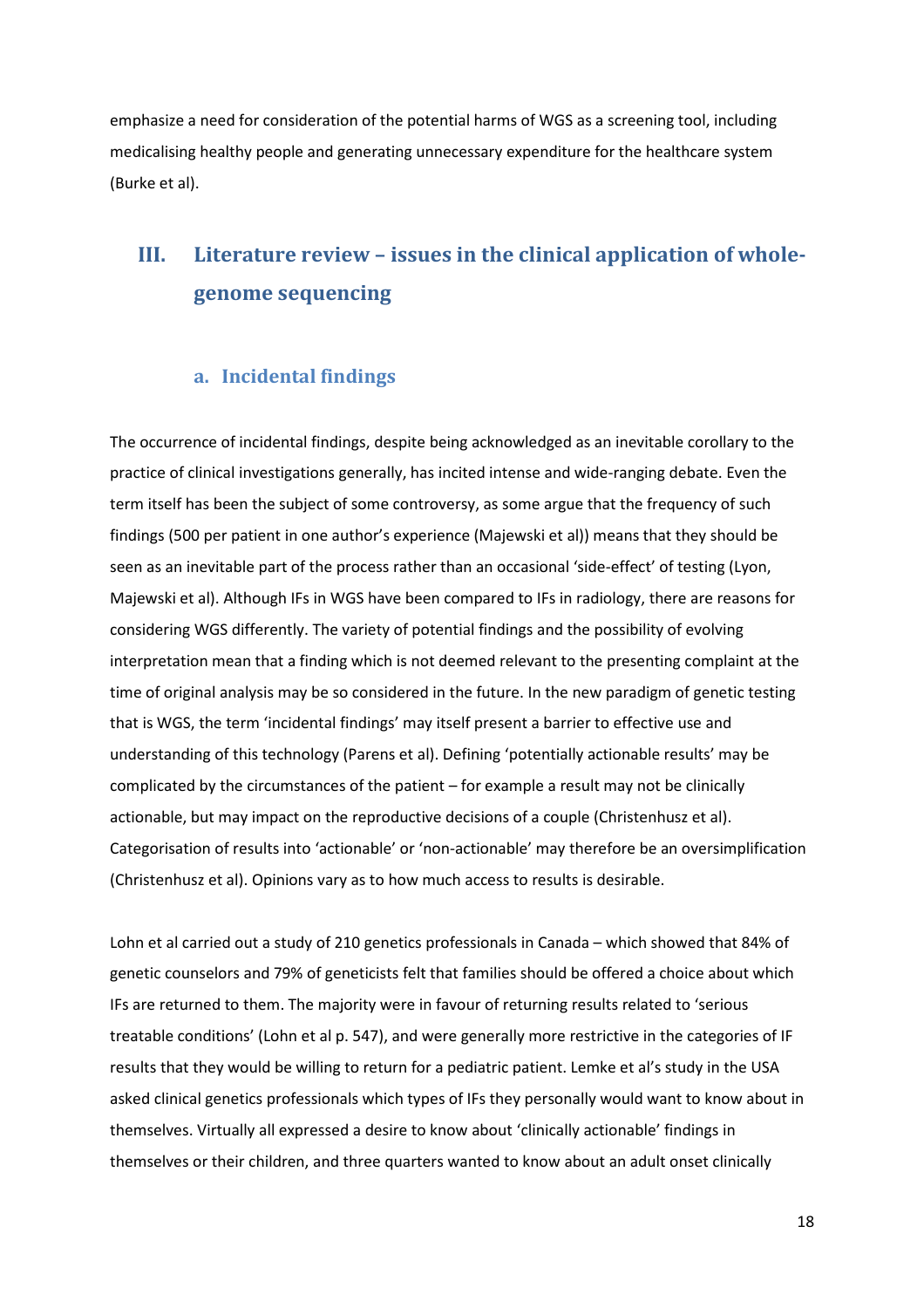actionable disorder or a childhood onset non-actionable disorder in their child. Virtually the same proportion of healthcare professionals were in favour of disclosing results to patients for each category.

Christenhusz et al undertook a systematic review of ethical reasons for and against disclosing IFS Most authors recommend that IFs with known clinical utility and the possibility of prevention or treatment should be shared, but Christenhusz et al raise the question of what exactly should count, as reproductive decisions could potentially count as preventions etc. Christenhusz et al also ask whether informed consent could be used to consent to others making many of the decisions about IFs e.g. that they not be analyzed at all. They state that this would be in conflict with autonomy and privacy but may be most effective way of promoting beneficence. They point out that many people scarcely know what genes are or how they work, and it is thus impractical and unreasonable to expect them to make complex decisions about whether or not IFs should be returned to them. The authors recommend automated filtering systems that obviate the need for consideration of unwanted IFs. Christenhusz et al noted that the majority of the articles referred to research situations and less than a third of them had a clinician as a contributing author.

Crawford et al made the point that in order to know whether an incidental finding has clinical significance or not it may well be necessary to do family studies to determine information such as whether the variation is de novo or inherited. Without this information it may be impossible to determine pathogenicity. They argue that disclosure or not may become a moot point in this situation, and underline the potential implications of a process that may lead to testing and perhaps screening of healthy individuals. Significantly they argue that the impact of uncertain incidental findings may in fact be greater than when the findings show a definite risk of disease. The ACMG has highlighted the fact that consanguinity is a potential 'incidental finding' when using WGS. They discuss the importance of this finding in the consideration of recessive mechanisms for disease, but also as a marker of potential abuse, particularly when the mother is a minor or otherwise vulnerable (ACMG standards and guidelines for documenting suspected consanguinity). Bunnick et al state that they are not in favor of a 'one-size-fits-all' offer of testing where decisions are made for the patient as to which types of results will be returned, nor of giving patients complete control as that could compromise the autonomy of others (eg children). They suggest instead offering a selection of options from which the patient can choose that which best answers their personal needs. This selection of results categories has already been instigated in some departments (Dimmock). Yu et al suggest a different model of results return. Citing the difference between traditional genetic test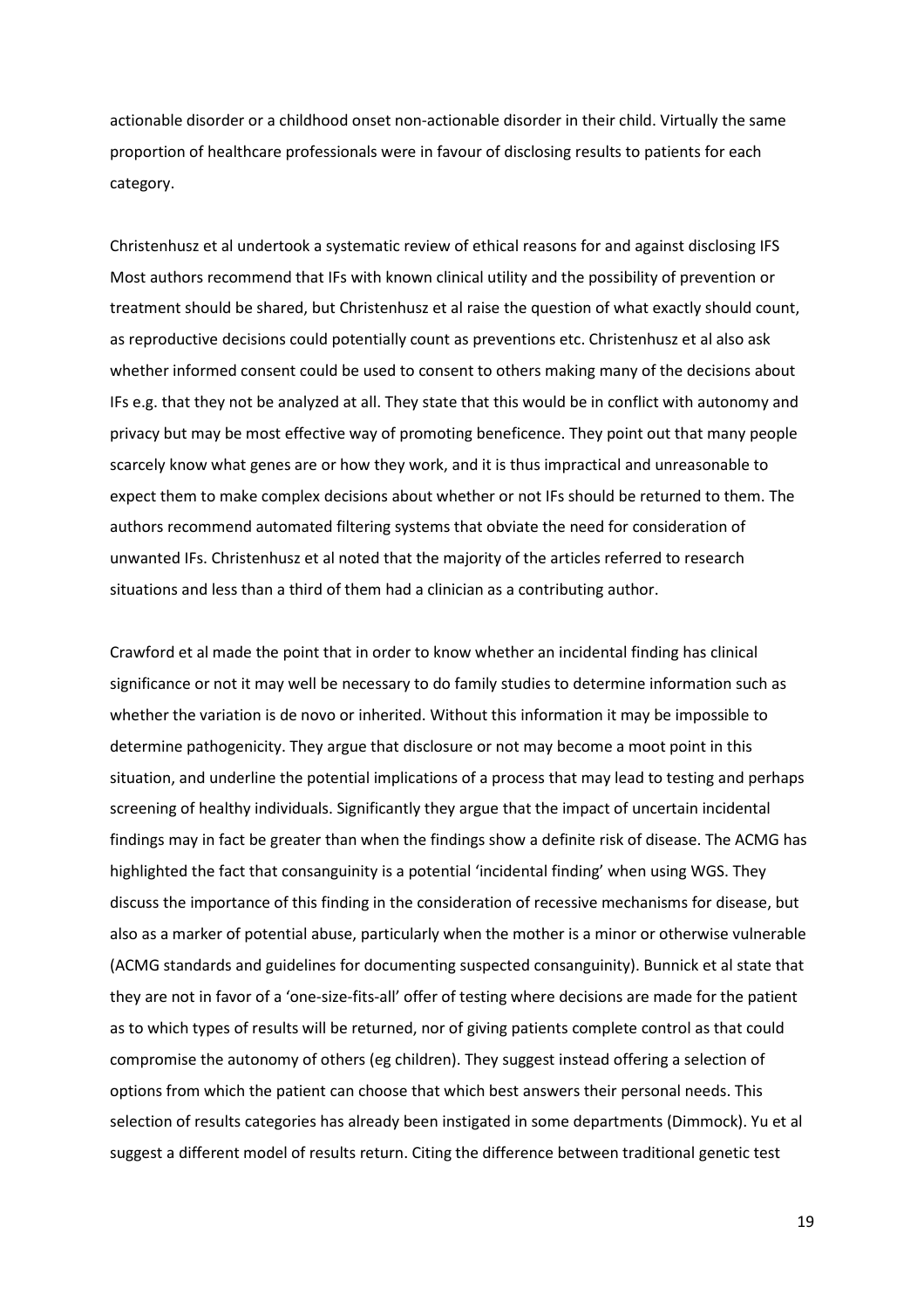results, which often involve a single positive or negative response to a clinical question, and for which the meaning of the results is stable and unlikely to change drastically over time, and WGS results which are numerous and evolving, they call for an altogether different approach. Their idea is to view WGS results as a 'dynamic resource of information from which results should be 'managed' over a lifetime' (Yu et al p. 684). They point to a lack of empirical evidence about harmful consequences of learning one's genetic status and state that a paternalistic approach to results return is therefore untenable. Their model sees patients having complete control over the use and sharing of their results, consistent with the principle of respecting autonomy, maximizing benefit and minimizing harm. They also feel that this approach could bring greater access to WGS across cultures as its flexibility allows for adaptation to cultural values. They also feel that a traditional approach to returning results places unrealizable demands on healthcare resources; particularly in terms of personnel and that their model will overcome this difficulty.

### **b. Informed consent**

From the reviewed literature two main viewpoints emerged regarding the approach to informed consent. Some authors used the traditional model of informed consent, generating lists of the types of information that should be conveyed. Such lists included the types of information which could be obtained, who would be given access to the data, plans for storage and protection and the potential harms of authorized and unauthorized access (Thompson et al, Bunnik et al). A requirement for such detailed information giving is difficult in practice, and may not meet the aims of promoting autonomy and detailed decision-making (Dondorp and de Wert, Thorogood et al, Sijmons et al, Bunnik et al). Tabor et al studied the views of patients on the benefits and potential harms of WGS. They studied 2 families and found that their participants were largely unconcerned about issues related to privacy and data sharing, but had strong views on the need for flexibility in the return of results. The authors commented that the context of these two families (families with known rare genetic conditions) gave them a particular view about the risks of privacy and data sharing versus the potential benefits of genetic information. They noted that the wide range of preference regarding results sharing indicated a need for responsiveness to patient requests and that a web-based tool which allowed patients to manage their results may be beneficial. The paper was written from the perspective that the patients were research participants, but the details of the case given made it clear that this was one of the large number of genetics cases which crosses the line between research and clinic. Of note the consent form was 9 pages long and the consent information-giving session lasted 2-3 hours.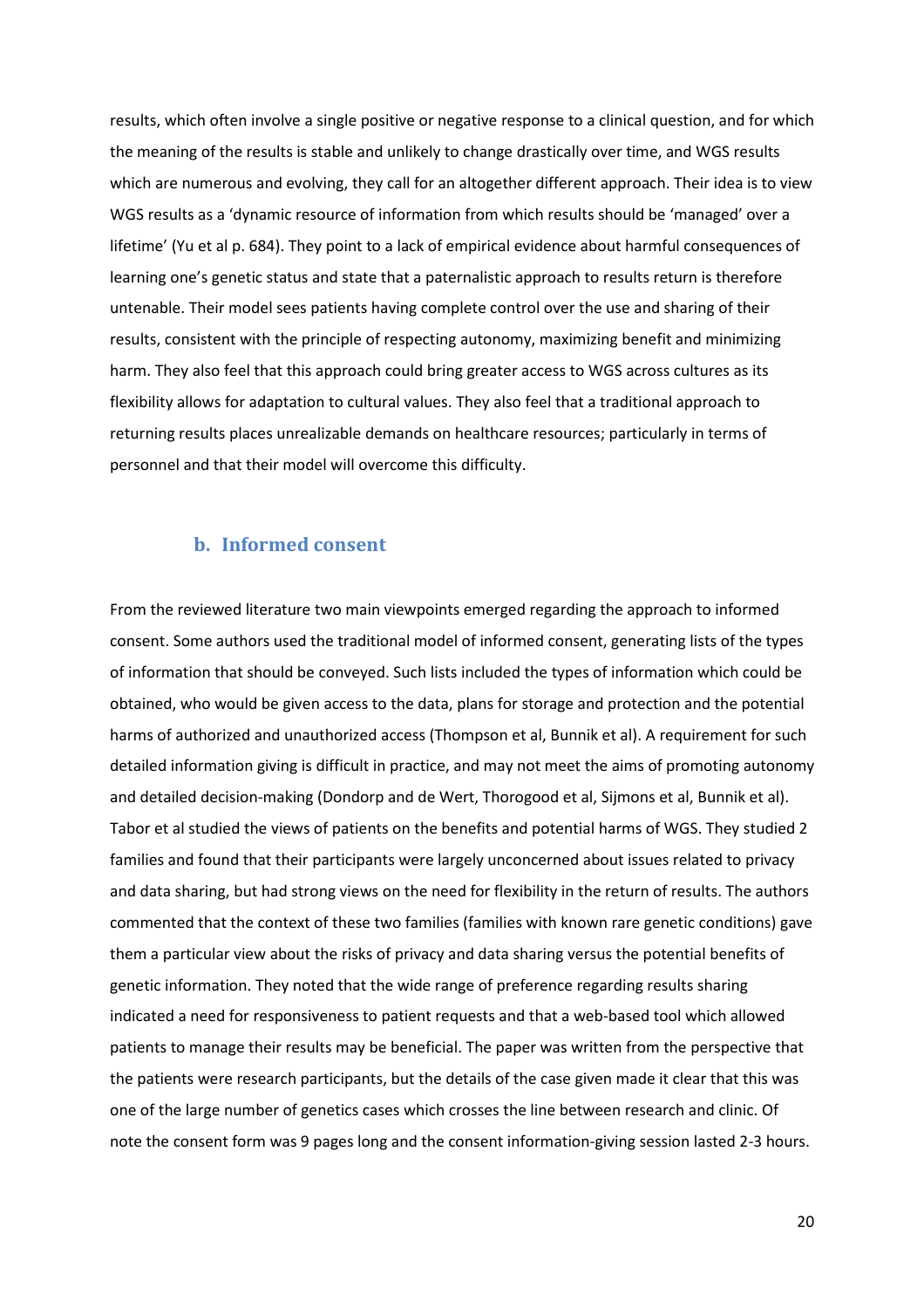A second approach called for developing new models of consent, aimed not at giving exhaustive amounts of information but rather focused on promoting autonomous decision-making (29, 32). As Majewski et al and Parens et al have pointed out, informed consent rose to prominence in medical ethical practice originally as a means of protecting vulnerable people against unscrupulous medical researchers, and so the model that arose from such a protective process may not be the best tool for WGS, where patients are often eager to use this tool to empower them to gain information about their health (Majewski et al). The main areas to address under this type of model would not be infinite detail on every possible result, but rather more general issues such as identifiability of data and the uncertainties around management of data of evolving significance. (Majewski et al). Bunnik et al describe this way of respecting autonomy as a compromise between giving the greatest amount of choice and retaining comprehensibility of information.

## **c. Testing children**

Discussion of the use of WGS in children primarily centres around management of incidental findings, and in particular which results should be shared with the child's parents. Wade et al note that there is very little empirical research on the topic of WGS in children but that related research on the impact of genetic risk information for single gene disorders shows no psychosocial harms from single gene testing in children . The authors pointed to concerns with the designs of these studies and cautioned against extending this evidence to deduce a lack of negative impact from WGS. They highlight the anticipated burden on the healthcare system due to non-genetic specialists ordering tests and not being able to manage the results, thus increasing demand on specialist genetic services. Wade et al argue that WGS testing should not be restricted on the basis that it may reveal adultonset disorders that the child could have decided about knowing about later. They argue that this is consistent with other examples where parental authority is accorded a high value unless there is 'serious and demonstrable risk to the child' (Wade p. 546). Donley et al caution that the issue is more complex than simply a question of which results should be shared. The fact that the healthcare professional must make a decision about sharing or not sharing information may in itself lead to conflict and alterations in the healthcare-professional relationship. A particularly problematic area is the tension between safeguarding the future autonomy of the child, and sharing information with the family which might have an impact on their health. Benefit for the child may also come in the form of reduced parental distress, or improved parental health (May et al, Yurkiewicz et al, Dimmock). A further concern with WGS testing of children is that incidental findings such as factors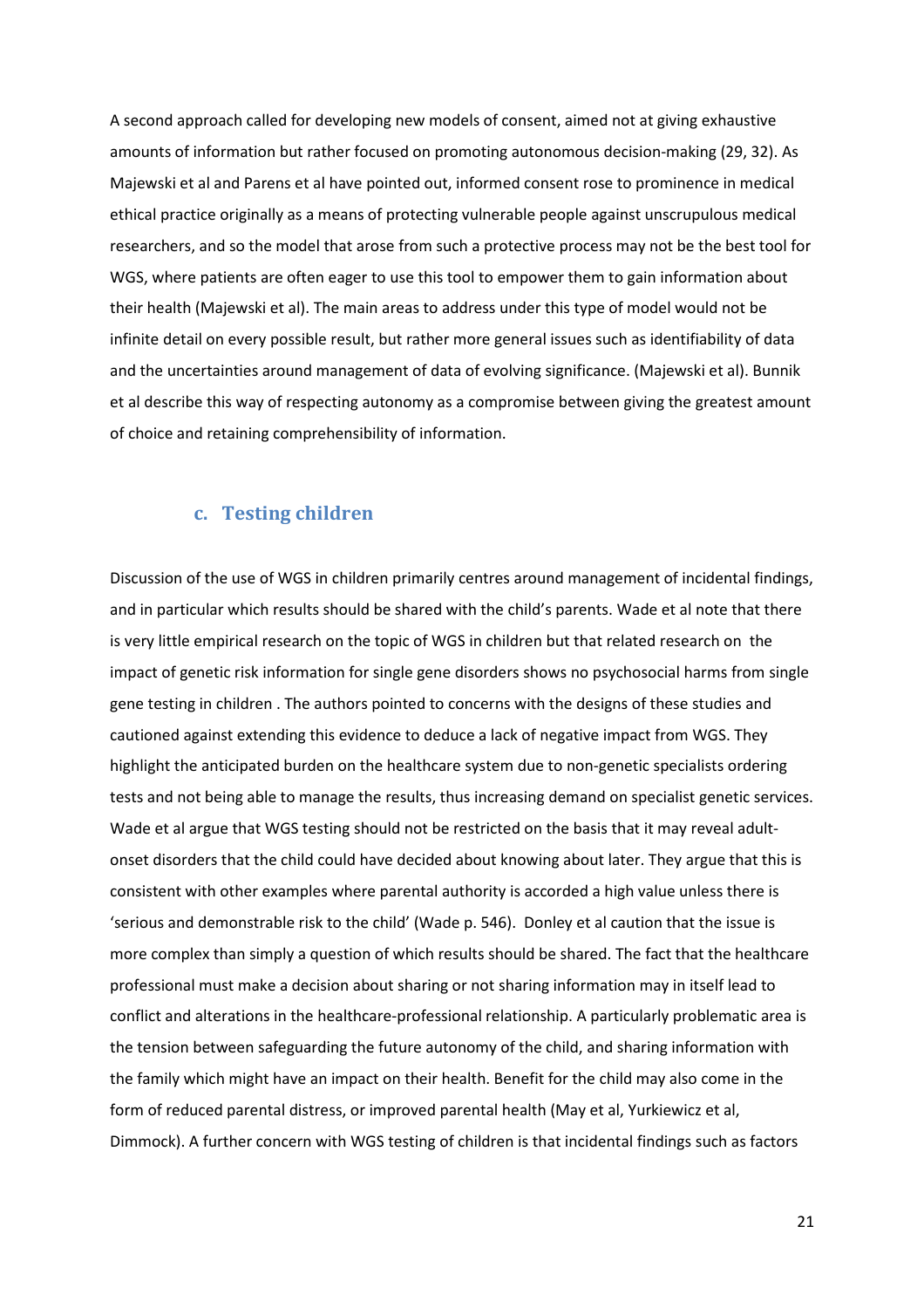influencing intelligence or sporting ability may influence child-rearing decisions in an inappropriate and potentially harmful way (Dondorp and de Wert).

## **d. Prenatal testing**

Prenatal testing raises interesting challenges. On the one hand, it has been argued that parents have the right to access information which would influence their reproductive choices, and that information generated by WGS may fit into this category (Yurkiewicz et al). In addition, as with performing WGS testing on children, information may be generated which has health implications for other family members. However, some authors have pointed out that performing WGS would lead to a situation in which many more pregnant women were confronted with decisions about whether or not to continue based on genetic test results as nearly every result would include some questionable findings (Dondorp and de Wert). The idea of a 'normal healthy baby' would be altered as most fetuses in whomWGS was performed would show some genetic variants of varying significance (Donley et al). Other concerns include the fact that if the test exists, there may be pressure (overt or otherwise) on parents to accept the offer of testing, and correspondingly the threat of parental liability for failing to act on the results (Donley et al, Sijmons et al). Arguments in favour of fetal WGS include access to health information and early intervention, and from a societal point of view, information about the prevalence and progression of disease (Lyon and Segal, Dondorp and de Wert). If a pregnancy is continued after WGS, the child's future right to decide if he wishes to know his genetic status may be compromised (Chadwick, Robertson).

### **e. Storage of data and re-contact**

As the number of patients undergoing WGS increases, it will rapidly become extremely difficult for clinical departments to go back through patient data and re-contact patients each time a variant is newly discovered to be clinically significant. A number of authors have pointed out that a solution could be to manage this data via automatic computer analysis of stored genomic data, so that a computer alert is generated when new information comes to light that changes the previous interpretation of an individual's data (Drmanac, Pyeritz). Consideration also needs to be given to data which has been generated but that the patient does not currently want, or data from children which is intended for them to be able to access when they reach adulthood. Storage needs to be secure and reliable, and the possibility of accidental sharing needs to be avoided (Dondorp and de Wert). The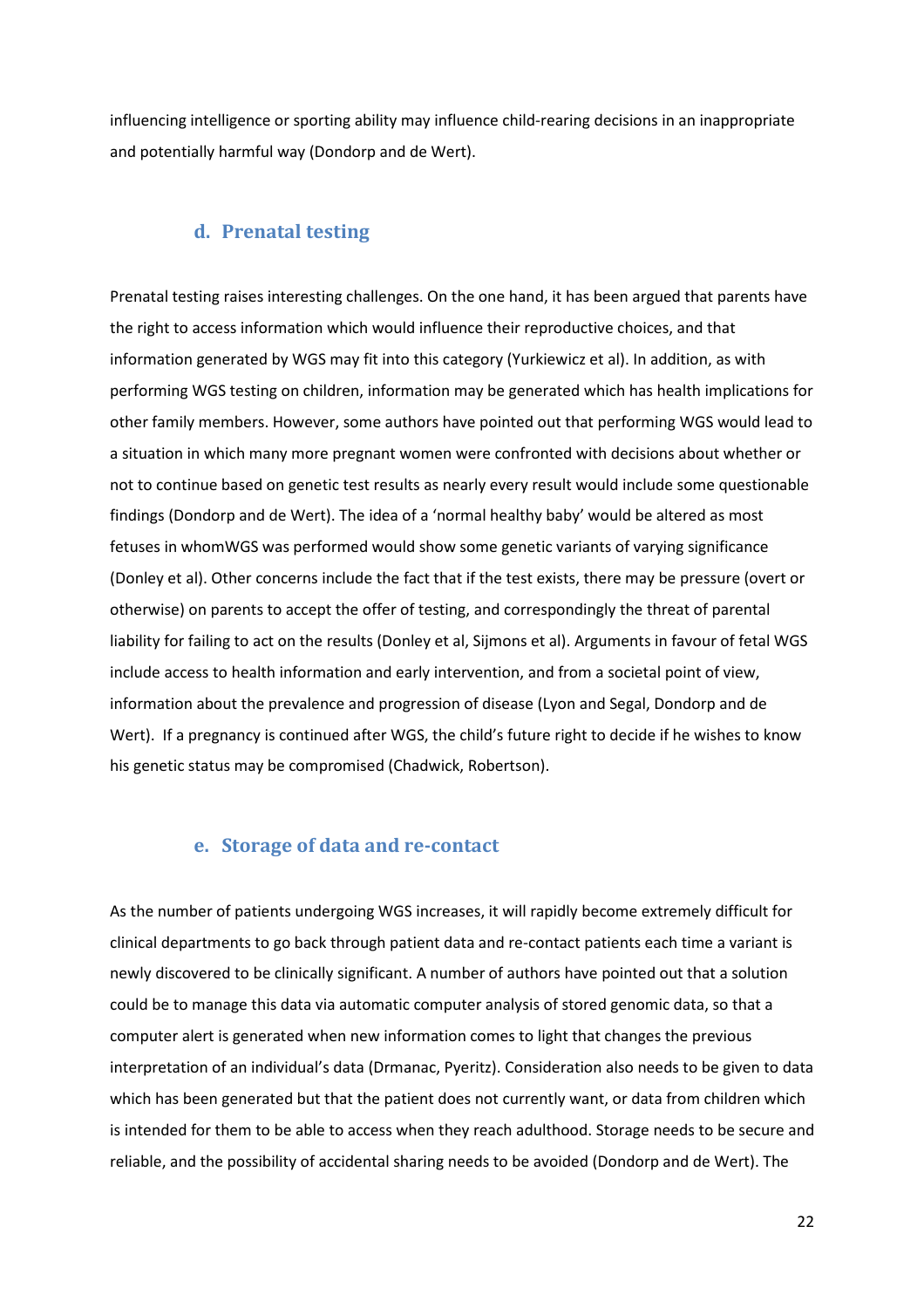issue of data sharing also arises – in order to improve data interpretation capabilities there is a need to share the most complete data possible but this increases the risk of loss of anonymity. Related to data storage is the possibility of re-contacting patients if new information comes to light concerning variants that have been found in the course of their WGS test. One difficulty is that although at the time of testing patients might make a decision about whether or not they would want to be recontacted in the event of further information coming to light, their circumstances might change in the interim, making such information more or less relevant (Dondorp and de Wert). Some authors have pointed out the practical challenges involved in any scheme to re-contact patients, including the difficulty of drawing the limits of the physicican's responsibilities in this domain. One author in the Netherlands reported his department's policy of asking patients to recontact the genetics department after 2 years or in the event that there is a new piece of family or personal medical history, or simply if they are at a moment in their life where they feel that WGS information may be of benefit to them (Sijmons et al). Another department arranges annual followup for patients to allow them the opportunity to find out more or to clarify previous results given (Dimmock).

## **f. Solidarity and equity**

There has been a relatively recent trend in ethical arguments related to genetic technologies to increase emphasis on 'non-traditional' concepts such as solidarity and equity rather than the individualistic autonomy-focused arguments that have been at the forefront of bioethics discussions in the past (Chadwick). Definitions of solidarity and equity in relation to genomics were given in the 2007 HUGO statement on Pharmacogenetics, Solidarity and Equity:

Solidarity: Because of shared vulnerabilities, people have the common interests and moral responsibilities to each other. Willingness to share information and to participate in research is a praiseworthy contribution to society.

Equity: To reduce health inequalities between different populations, and to work towards equal access to care is an important prerequisite for implementing genomic knowledge for the benefit of society. Chadwick discusses how the internationalization of the genomics endeavor, made necessary by the need to create large databases of variants, requires a shift in ethical thinking and in particular a harmonization of ethical standards. Some authors have suggested that patients should control how much of their information is shared (Sijmons et al, Thompson), leading to the possibility of more openness than might occur if sharing is controlled by healthcare professionals. It may be that consenting to open sharing of genomic data acknowledges a commitment to autonomy (in other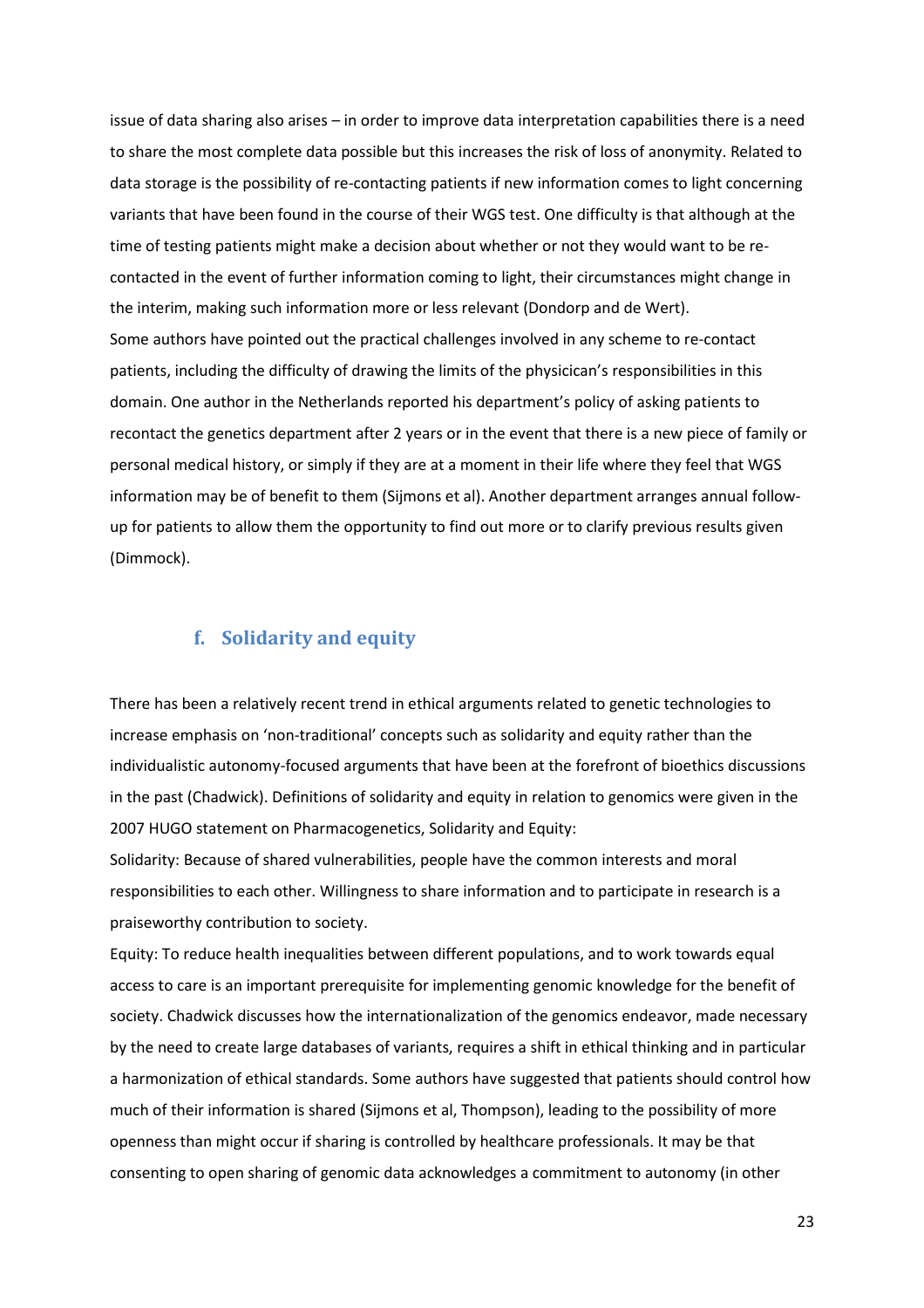words that if we believe in the right to self-determination this should include the right to decide to waive privacy rights), and that rather than taking potentially futile and progress-limiting steps to ensure data privacy we should instead acknowledge that the most efficient way to advance genomic understanding is to allow genomic data to be shared (Ball et al). This is the approach taken by the Personal Genome Project (www.personalgenomes.org).

On a smaller scale, performing family genomic sequencing rather than just analyzing one isolated individual gives more accurate interpretable results (Drmanac). For WGS to achieve it's full potential as a useful genetic technology, it may be that a paradigm shift in the way that we position the individual in relation to society is needed.

## **IV. Next steps**

The efficient use of genomic data requires a high level of national and international cooperation to quickly develop the expertise to interpret the data. It is urgent therefore that guidelines are developed that allow for the ethical collection, storage and use of data. This poses particular ethical challenges as ethical opinions vary both across and within cultural contexts. In addition the problem of evidentiary lag-time means that there is a void between introduction of the technology into practice and formulation of guidelines during the period of collection of evidence. Other urgent areas for consideration include WGS testing prenatally and in children, especially with regard to return of results to parents, and more generally management of return of results to patients. Whilst it is commendable that recommendations identify a need for further research and development in a number of areas, it is critical that provisional recommendations are made to ensure that regulatory and expert bodies are able to set standards. A way of using relevant past experience in other domains must be found in order to be able to formulate such recommendations in the interim data gathering period.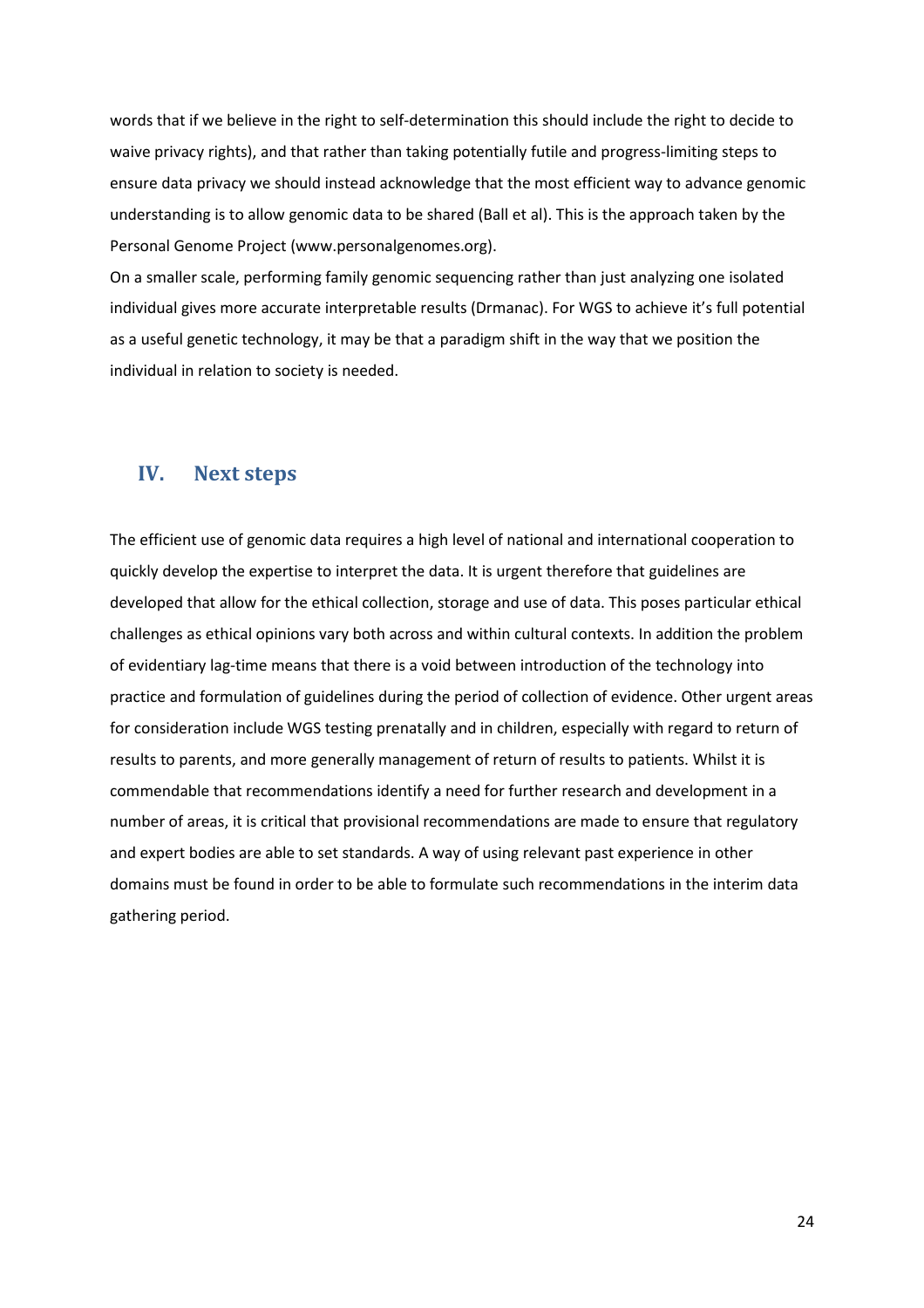# **V. Appendix – List of resources, Recommendations and References**

## **A. List of resources**

| American College of Medical Genetics and Genomics                              |
|--------------------------------------------------------------------------------|
| https://www.acmg.net/                                                          |
| European network for Public Health Genomics (PHGEN)                            |
| http://www.phgen.eu/typo3/index.php                                            |
| <b>European Society of Human Genetics</b>                                      |
| https://www.eshg.org/                                                          |
| Evaluation of Genomic Applications in Practice and Prevention (EGAPP)          |
| http://www.egappreviews.org/                                                   |
| Danish Council of Ethics                                                       |
| http://www.etiskraad.dk/en.aspx                                                |
| <b>Nuffield Council on Bioethics</b>                                           |
| http://www.nuffieldbioethics.org/                                              |
| Presidential Commission for the Study of Bioethical Issues                     |
| http://www.bioethics.gov/                                                      |
| Public Health Genomics (PHG) Foundation UK                                     |
| http://www.phgfoundation.org/                                                  |
| The Health Council of the Netherlands                                          |
| http://www.gezondheidsraad.nl/en                                               |
| The Personal Genome Project                                                    |
| www.personalgenomes.org                                                        |
| EURAT - Ethical and Legal Aspects of Whole Genome Sequencing                   |
| http://www.marsilius-kolleg.uni-heidelberg.de/mk_projects/totalsequencing.html |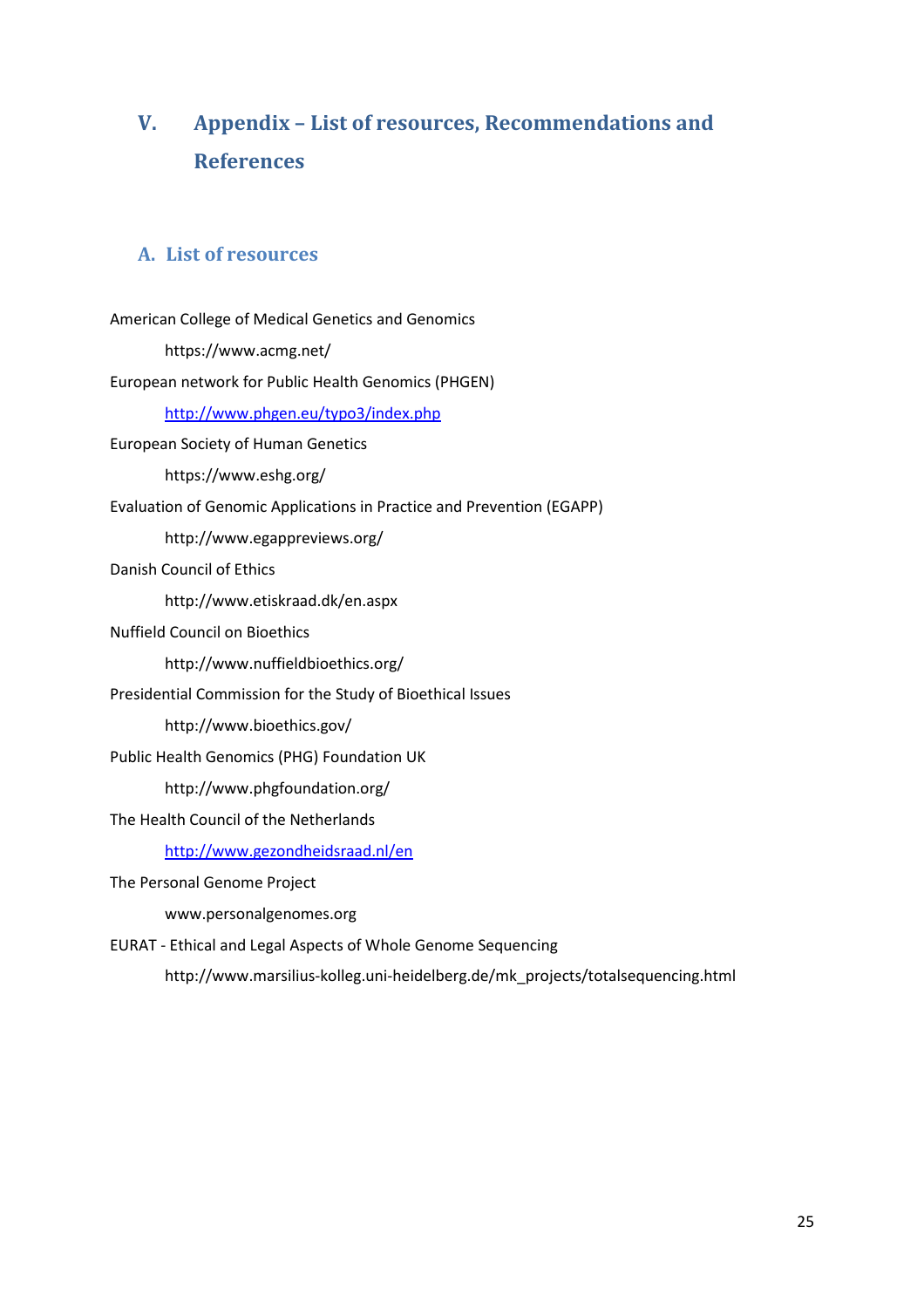## **B. List of Recommendations and Policy Documents Reviewed**

ACMG Board of Directors (2013) Points to consider for informed consent for genome/ exome sequencing. Genetics in Medicine 15(9): 748-749.

ACMG.ACMG Recommendations for Reporting of Incidental Findings in Clinical Exome and Genome Sequencing. (2013).

https://www.acmg.net/ACMG/Publications/Policy\_Statements/ACMG/Publications/Policy\_Statemen ts.aspx?hkey=6b7572b3-d01c-42a5-b59e-c0593347751c, downloaded 26/02/2014

ACMG.Rehder C, David K, Hirsch B, Toriello H, Wilson C, Kearney H. (2013) ACMG standards and guidelines for documenting suspected consanguinity as an incidental finding of genomic testing. Genetics in Medicine 15(2) 150-152.

EGAPP.Veenstra D, Piper M, Haddow J, Pauker S, Klein R, Richards C et al. (2013) Improving the efficiency and relevance of evidence-based recommendations in the era of whole-genome sequencing: an EGAPP methods update. Genetics in Medicine, 15(1) 14-24.

European Commission/ Public Health Genomics European Network.European Best Practice Guidelinesfor Quality Assurance, Provision and Useof Genome-based Information and Technologies, PART III: European Best Practice Guidelines for Use of Genome-based Information and Technologies (2012)

European Commission.25 Recommendations on the ethical, legal and social implications of genetic testing (2004).European Communities, Luxembourg.

European Society of Human Genetics.(2013). Whole-genome sequencing in health care. European Journal of Human Genetics 21: 580-584.

Nuffield Council on Bioethics.terMeulen R, Newson A, Kennedy M-R, Schofield B. (2011) Genomics, health records, database linkage and privacy. Background paper.http://www.nuffieldbioethics.org/publications accessed on 26/02/2014.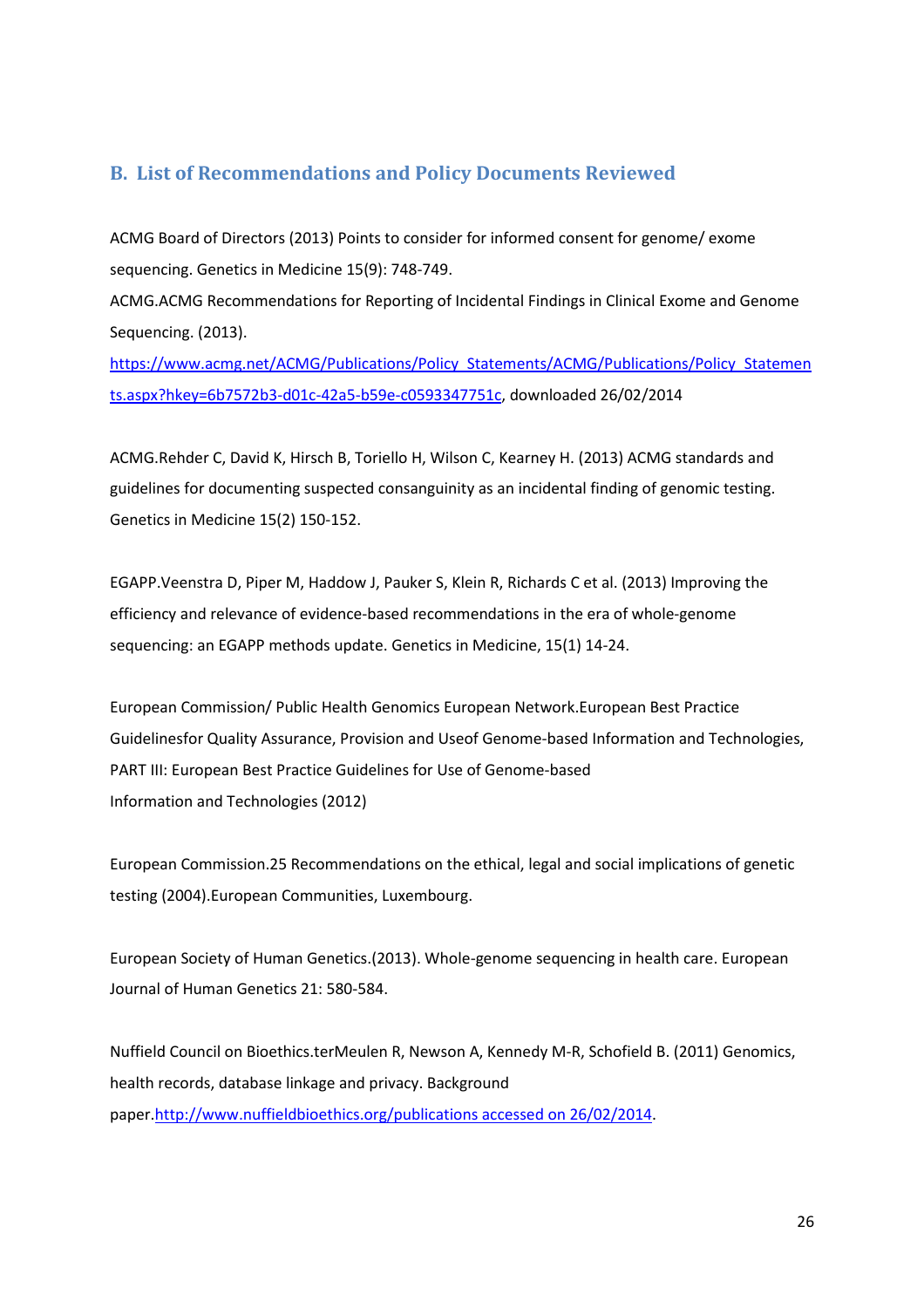Nuffield Council on Bioethics. Emerging biotechnologies: technology, choice and the public good. http://www.nuffieldbioethics.org/publications, downloaded 27/02/2014

Presidential Commission for the Study of Anticipate and Communicate. Ethical Management of Incidental and Secondary Findings in the Clinical, Research and Direct-to-Consumer Contexts http://bioethics.gov/node/3183, downloaded 25/02/2014

The Danish Council of Ethics.(2013) Genome testing.Ethical dilemmas in relation to diagnostics, research and direct-to-consumer testing.http://www.etiskraad.dk/Udgivelser/BookPage.aspx?bookID={0F84411D-1DD3-49CD-B8ED-679D29419E20}, downloaded on 27/02/2014

## **B. References**

Abdul-Karim R, Berkman BE, WendlerD, Rid A, Khan J, Badgett T.(2013) Hull S.C. Disclosure of incidental findings from next-generation sequencing in pediatric genomic research. *Pediatrics* 131 (3) (pp 564-571).

Allyse M, Michie M. (2013) Not-so-incidental findings: the ACMG recommendations on the reporting of incidental findings in clinical whole genome and whole exome sequencing.*Trends in Biotechnology*31(8):439-41.

Ayuso C., Millan J.M., Mancheno M., Dal-Re R. (2013) Informed consent for whole-genome sequencing studies in the clinical setting.Proposed recommendations on essential content and process.*European Journal of Human Genetics*. 21 (10) (pp 1054-1059).

Ball M, Thakuria J, Zaranek A, Clegg T, Rosenbaum A, Wu X. (2012) A public resource facilitating clinical use of genomes. *PNAS* 109 (30)11920-11927.

Biesecker L, Burke W, Kohane I, Plon S, Zimmern R. (2012) Next-generation sequencing in the clinic: are we ready? *Nature* 13: 818-824.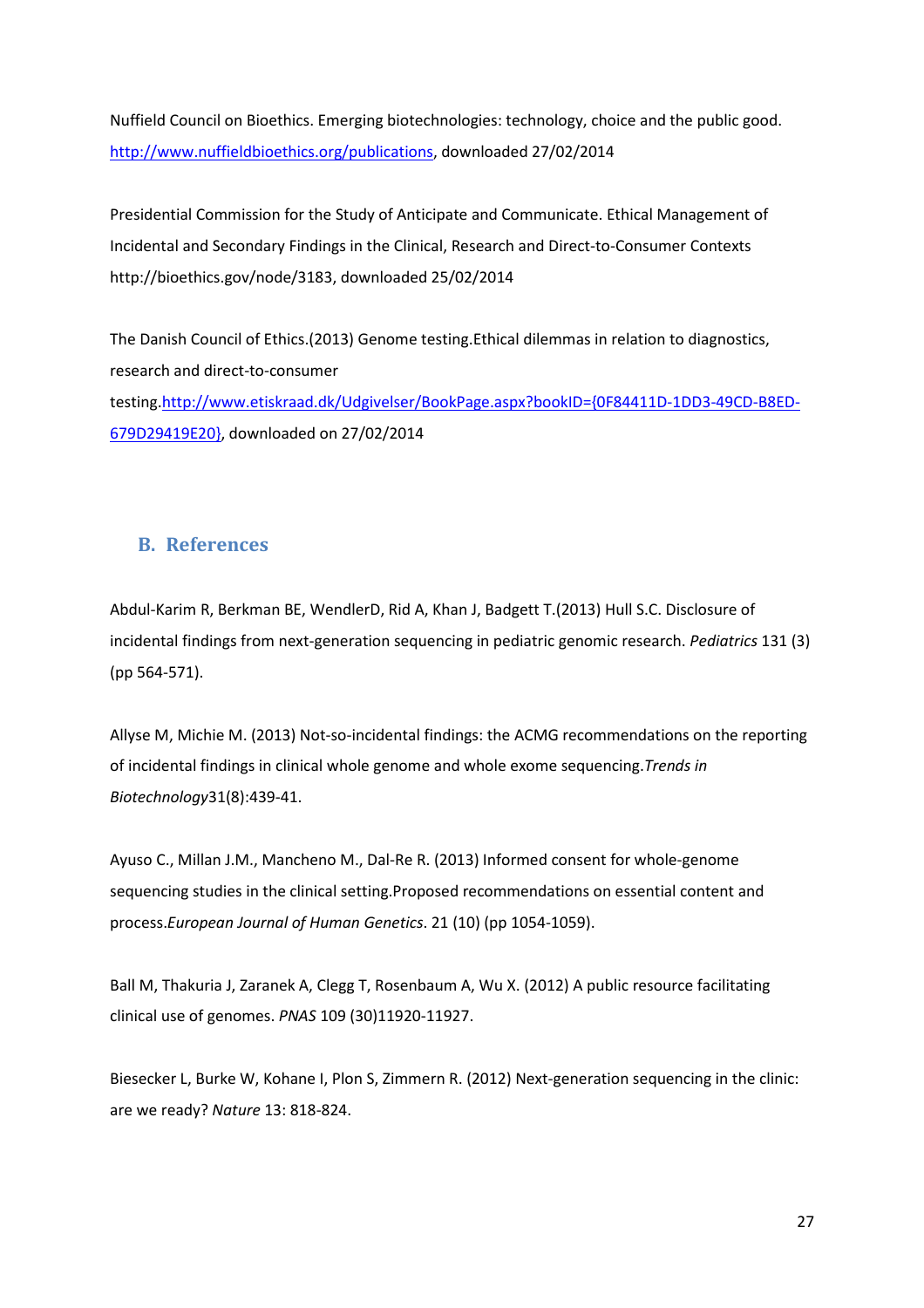Bunnik, Eline M. De Jong, Antina. Nijsingh, Niels [et al.] (2013)The New Genetics and Informed Consent: Differentiating Choice to Preserve Autonomy.*Bioethics*. Jl. 27(6), 348-355.

Burke W, Matheny Antommaria A, Bennett R, Botkin J, Wright Clayton E, Henderson G. (2013). Recommendations for returning genomic incidental findings? We need to talk! *Genetics in Medicine* 15(3):854-859.

Caulfield T, Evans J, McGuire A, McCabe C, Bubela T, Cook-Deegan R, et al. (2013) Reflections on the cost of "low-cost" whole genome sequencing: Framing the health policy debate. *PLOS Biology* 11(11): e1001699 accessed 25/02/2014.

Chadwick R. (2011) Personal Genomes: No bad news? *Bioethics* 25(2):62-65.

Christenhusz G, Devriendt K, Dierickx K. (2013). To tell or not to tell?A systematic review of ethical reflections on incidental findings arising in genetics contexts.*European Journal of Human Genetics* 21:248-255.

Clayton E.W., Haga S., Kuszler P., Bane E., Shutske K., Burke W. (2013)Managing incidental genomic findings: Legal obligations of clinicians. *Genetics in Medicine*. 15 (8) (pp 624-629).

Crawford G, Foulds N, Fenwick A, Hallowell N, Lucassen A. (2013)Genetic medicine and incidental findings: it is more complicated than deciding whether to disclose or not. *Genetics in Medicine*15, 896-899.

Christenhusz G.M., Devriendt K., Dierickx K. (2013) To tell or not to tell? A systematic review of ethical reflections on incidental findings arising in genetics contexts.*European Journal of Human Genetics*. 21 (3) (pp 248-255).

Desai A, Jere A. (2012) Next-generation sequencing: ready for the clinics?*Clinical Genetics* 81:503- 510.

Dimmock D. (2013) Whole genome sequencing: A considered approach to clinical implementation. *Current Protocols in Human Genetics*.9.22.1-9.22.7 (SUPPL.77).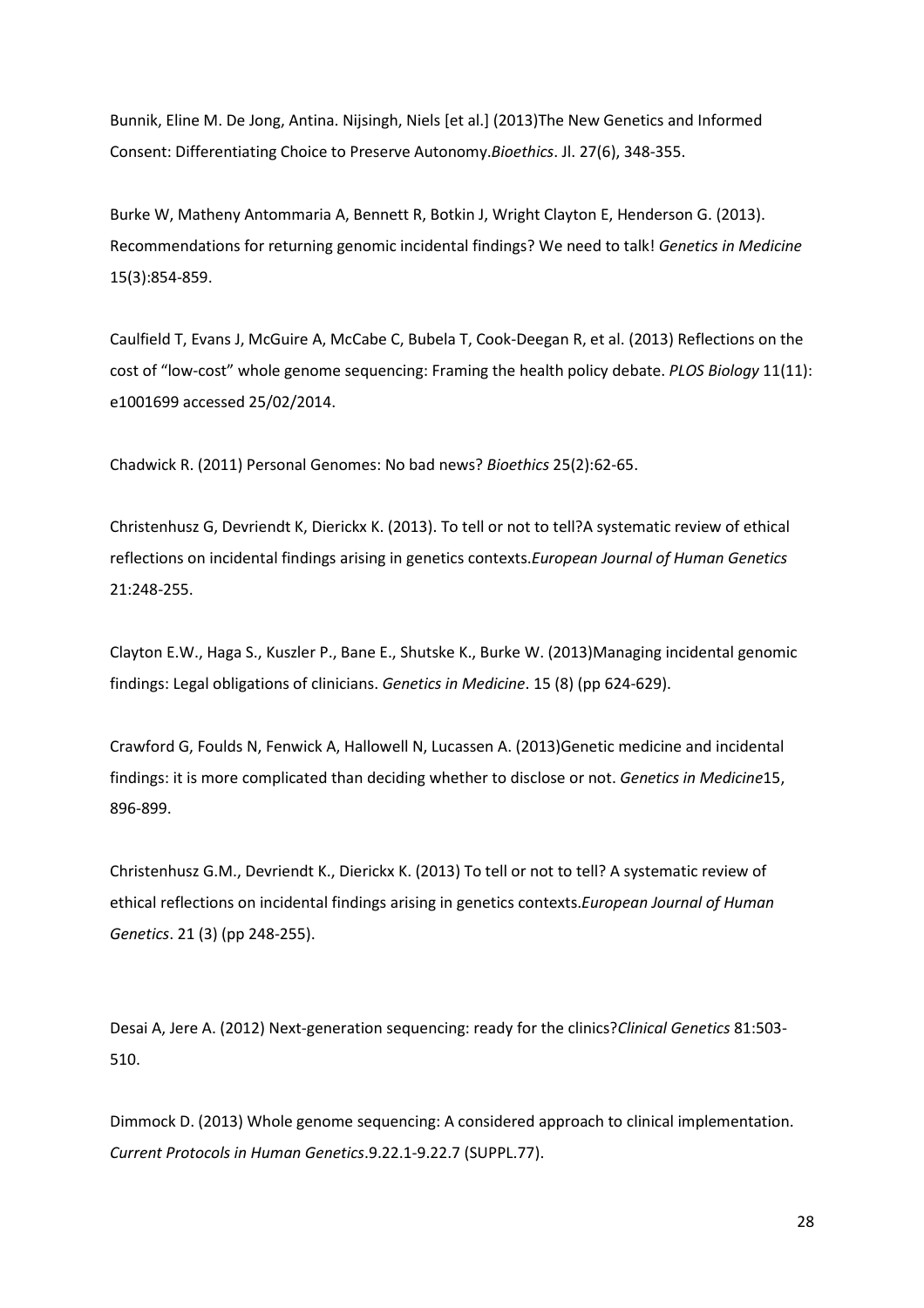Dondorp WJ, de Wert GM. (2013) The 'thousand-dollar genome': an ethical exploration. *European Journal of Human Genetics* 21: S6-S26.

Donley G, Chandros Hull S, Berkman B. (2012) Prenatal whole genome sequencing. Just because we can, should we? *Hastings Centre Report* 42(4): 28-40.

Dorschner M, Amendola L, Turner E, Robertson P, Shirts B, Gallego C, et al. (2013) Actionable, pathogenic incidental findings in 1,000 participant's exomes. *Am J Med Genet* 93, 631-640.

Drmanac R. (2012) The ultimate genetic test. *Science* 336 1110-1112.

Dondorp WJ, de Wert GM. (2013) The 'thousand-dollar genome': an ethical exploration. *European Journal of Human Genetics*.21 Suppl 1 (pp S6-26).

Farberov L., Gilam A., Isakov O., Shomron N. (2013).Meeting summary: Ethical aspects of whole exome and whole genome sequencing studies (WES/WGS) in rare diseases, Tel Aviv, Israel, January 2013. *Genetics Research*. 95 (2-3) (pp 53-56).

Friedman Ross L, Rothstein M, Wright Clayton E. (2013) Premature guidance about whole-genome sequencing. *Personalized Medicine* 10(6):523-526.

Hambuch T., Laurent M., Sickler B., Liao A., Cotter P., Jain S., Lyan Y., Bernd J., Daniel J.O., Poggio P., Ross M., Bentley D. Whole genome sequencing in the clinical laboratory. *Journal of Biomolecular Techniques.* Conference: 2011 Annual Meeting of the Association of Biomolecular Resource Facilities, ABRF 2011 San Antonio, TX United States.

Howard H.C., Swinnen E., Douw K., Vondeling H., Cassiman J.-J., Cambon-Thomsen A., Borry P. (2013) The ethical introduction of genome-based information and technologies into public health. *Public Health Genomics*. 16 (3)100-109.

Groisman I, Mathieu G, Godard B. (2012) Use of next generation sequencing technologies in research and beyond: are participants with mental health disorders fully protected? *BMC Medical Ethics* 13: 36.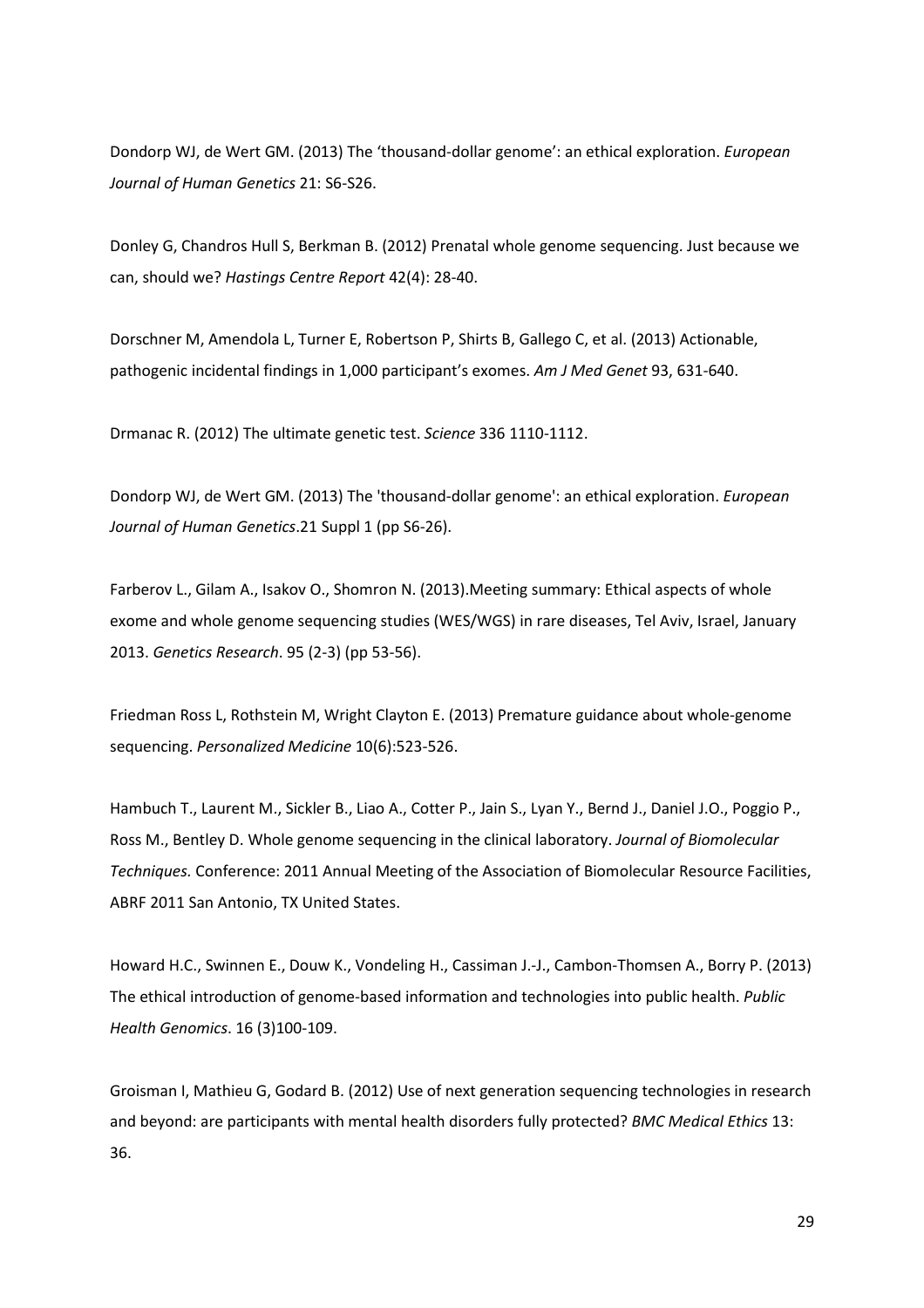Gullapalli RR, Ketaki VD, Santana-Santos L, Kant JA, Becich MJ. (2012) Next generation sequencing in clinical medicine: challenges and lessons for pathology and biomedical informatics. *J Pathol Inform* 3: 40.

Jamal S, Yu J-H, Chong J, Dent K, Conta J, Tabor H, Bamshad M. (2013) Practices and Policies of Clinical Exome Sequencing Providers: Analysis and Implications. *American Journal of Medical Genetics* 935-950.

Lantos J, Artman M, Kingsmore S. (2011) Ethical considerations associated with clinical use of nextgeneration sequencing in children. *The Journal of Pediatrics*. 159: 879-880.

Lemke A, Bick D, Dimmock D, Simpson P, Veith R. (2013). Perspectives of clinical genetics professionals toward genome sequencing and incidental findings: a survey study. *Clinical Genetics* 84: 230-236.

Lohn Z, Adam S, Birch P, Townsend A, Friedman J. (2012). Genetics professionals' perspectives on reporting incidental findings from clinical genome-wide sequencing.*Am J Med Genet* Part A 161A:542-549.

Lunshof J.E. Whole genomes, small children, big questions.*Personalized Medicine*.9 (7) (pp 667-669), 2012.

Lyon G.J. (2012) There is nothing 'incidental' about unrelated findings. *Personalized Medicine*. 9 (2) (pp 163-166).

Lyon G.J., Segal J.P. (2013).Practical, ethical and regulatory considerations for the evolving medical and research genomics landscape.*Applied and Translational Genomics*. 2 (1) (pp 34-40).

Lysaght T. HUGO statement on next generation genomic sequencing.HUGO Journal 4: 84-85. Conference abstract: 14th Human Genome Meeting 2010, HGM Montpellier France.

May T., Zusevics K.L., Strong K.A. (2013) On the ethics of clinical whole genome sequencing of children.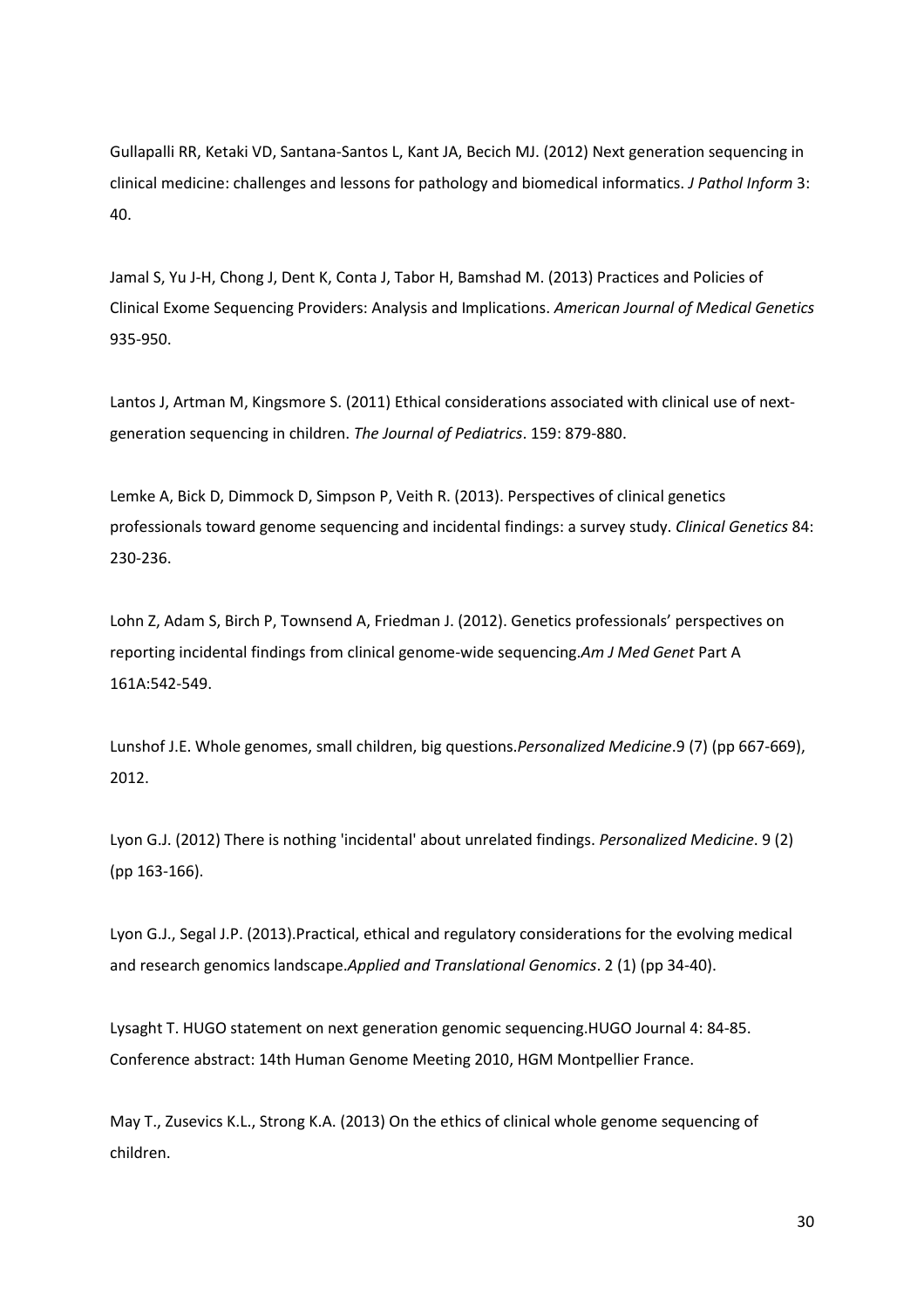Pediatrics. 132 (2) (pp 207-209),.

Majewski J, Schwartzentruber J, Lalonde E, Montpetit A, Jabado N. (2011) What can exome sequencing do for you? *J Med Genet* 48:580-589.

McCormick, Jennifer B. (2013) Whole Genome Sequencing.*Lahey Clinic Medical Ethics*.20(1), 1-2.

Miller D.T., Alfares A.A. (2012) Whole-genome sequencing: Ready for prime time?*Clinical Chemistry*. 58 (12) (pp 1729-1730).

Parens E, Appelbaum P, Chung W. (2013) Incidental findings in the era of whole genome sequencing ?*Hastings Centre Report*.17-24.

Pyeritz R. (2011) Duty to re-contact in the genomic age.*Hematology Reports* 3(s2) 38-39.

Raffan E, Semple R. (2011) Next generation sequencing – implications for clinical practice.*British Medical Bulletin* 99: 53-71.

Rehder CW, David KL. Hirsch B, Toriello HV, Wilson CM, Kearney HM. (2013) American College of medical genetics and genomics: Standards and guidelines for documenting suspected consanguinity as an incidental finding of genomic testing. *Genetics in Medicine*. 15 (2) (pp 150-152).

Robertson JA.(2003) The \$1000 genome: ethical and legal issues in whole genome sequencing of individuals.*The American Journal of Bioethics*.3 (3) (pp W-IF1).

Sharp RR.(2011) Downsizing genomic medicine: Approaching the ethical complexity of wholegenome sequencing by starting small. *Genetics in Medicine*. 13 (3) (pp 191-194).

Sijmons RH, van Langen IM, Sijmons JG. (2011) A clinical perspective on ethical issues in genetic testing.*Accountability in Research*. 18 (3) (pp 148-162).

Sullivan W, Newman W, Ramsden S, Scheffer H, Payne K. (2012) Developing National Guidance on Genetic Testing for breast cancer predisposition: The role of economic evidence? *Genetic Testing and Molecular Biomarkers* 16(6):580-591.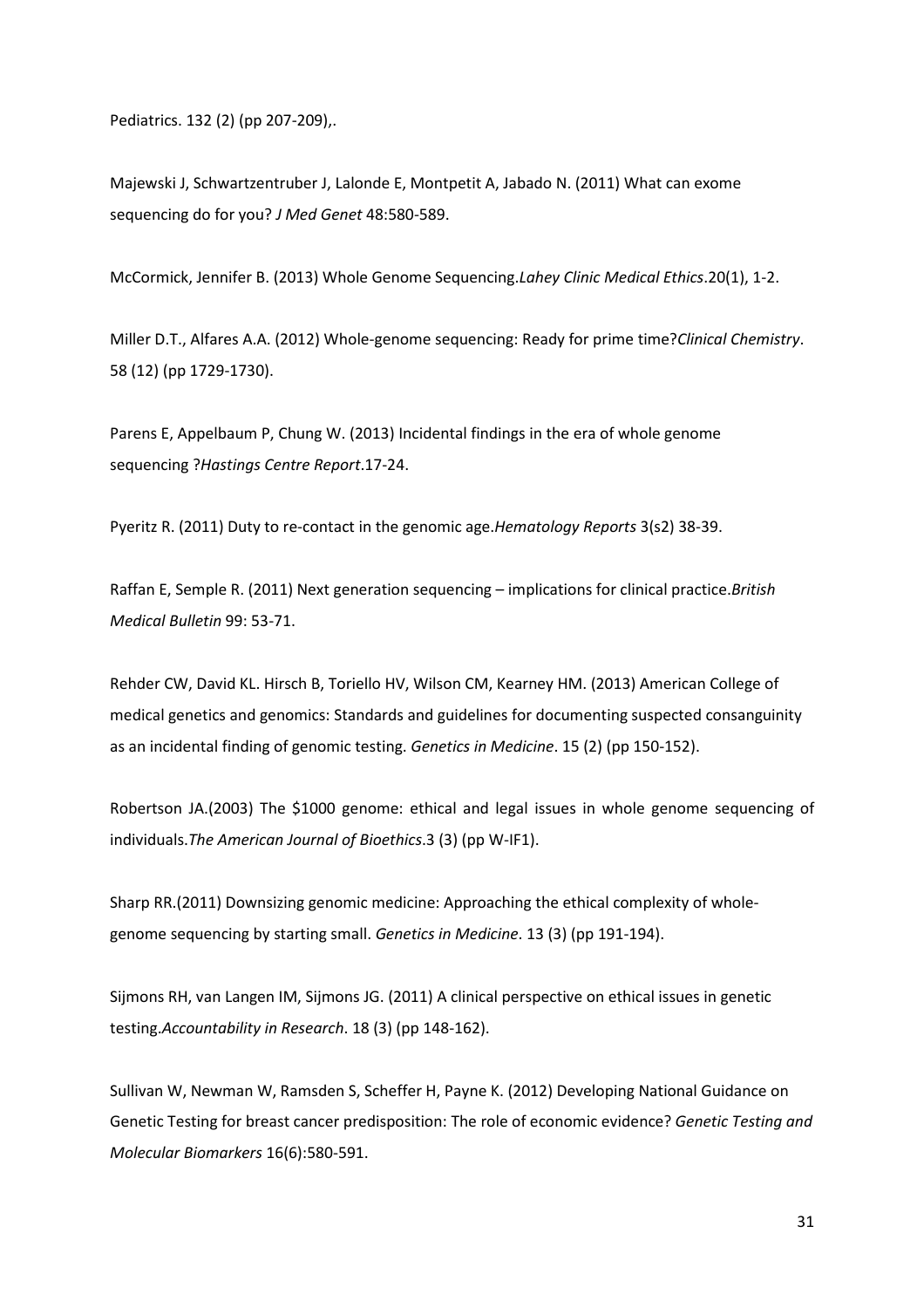Tabor H, Berkman B, Chandros Hull S, Bamshad M. (2011) Genomics really gets personal: How exome and whole genome sequencing challenge the ethical framework of human genetics research. *Am J Med Genet* Part A 155: 2916-2924.

Tabor H, Stock J, Brazg T, McMillin M, Dent K, Yu J-H, Shendure J, Bamshad M. (2012) Informed consent for Whole Genome Sequencing: A qualitative analysis of participant expectations and perceptions of risks, benefits and harms. *Am J Med Genet* Part A 158A:1310-1319.

Tarini BA, Goldenberg AJ. (2012) Ethical issues with newborn screening in the genomics era.*Annual Review of Genomics and Human Genetics*. 13: 381-393.

Thompson R, Drew CJG, Thomas RH. (2012). Next generation sequencing in the clinical domain: Clinical advantages, practical, and ethical challenges. *Advances in Protein Chemistry and Structural Biology*. 89:27-63.

Thorogood A, Knoppers BM, Dondorp WJ, de Wert GMWR.(2012) Whole-genome sequencing and the physician.Clinical Genetics. 81 (6): 511-513.

Yu J-H, Jamal SM, Tabor HK, Bamshad MJ. (2013) Self-guided management of exome and wholegenome sequencing results: Changing the results return model. *Genetics in Medicine*. 15 (9): 684- 690.

Yurkiewicz IR, Korf BR, Lehmann LS.(2014). Prenatal whole-genome sequencing - Is the quest to know a fetus's future ethical? *New England Journal of Medicine*.370 (3):195-197.

Van El CG, Cornel MC, Borry P, Hastings RJ, Fellmann F, Hodgson SV et al. (2013a) Whole Genome Sequencing in Health Care.Recommendations of the European Society of Human Genetics.*European Journalof Human Genetics* 21: 580-584.

Van El CG, Dondorp W, De Wert G, Cornel M. (2013b) Call for Prudence in Whole-Genome Testing. *Science* 341: 958-959.